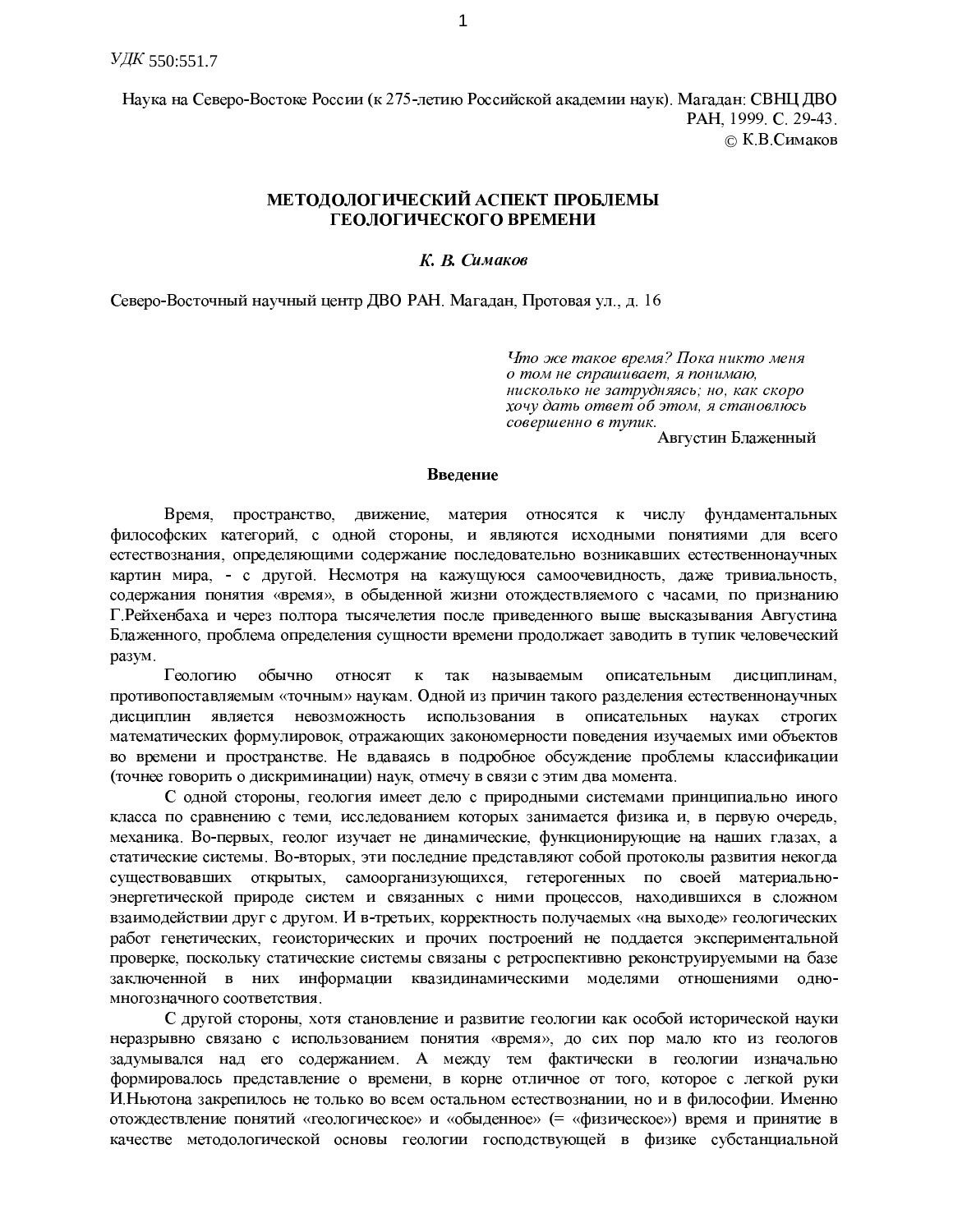концепции времени являлись и до сих пор являются главными причинами определенной теоретической ущербности не только хроностратиграфии, но и сравнительно недавно возникшей геохронометрии, ответственных за изучение и определение пространственно-временных свойств и отношений геологических феноменов.

Пожалуй, одним из наиболее ярких проявлений отсутствия внимания к методологическим основаниям нашей науки могут служить практически общепринятые выражения «геологическое время» или «геологический возраст», применяемые для характеристики темпоральных свойств зафиксированных в земной коре разнообразных феноменов геоисторического процесса, устанавливаемых с помощью «часов», репрезентирующих структуру и свойства собственного времени в корне различных по своей материально-энергетической природе палеосистем и связанных с ними процессов. Между тем дело в том, что, как подчеркивал И.В. Круть, говоря о геологическом (s.l.) времени вообще, необходимо отдавать себе отчет в том, что это интегративное, родовое понятие, объединяющее представления о структуре и свойствах собственного времени палеосистем, не только отличных по своей материально-энергетической природе, но и относящихся к различным - начиная от атомарного и кончая планетарным - уровням организации земного вещества, связанным друг с другом сложной системой прямых и обратных взаимодействий. Строго говоря, понятие собственно геологического (s.s.) времени должно относиться только ко времени, репрезентирующему специфику эндогенных процессов. Наряду с ним следует различать по меньшей мере палеобиосферное, палеобиологическое, изотопное и палеомагнитное времена, отражающие особенности соответственно процессов взаимодействия эндо- и экзогенных факторов, эволюции органического мира, радиоактивного распада элементов, изменения магнитного поля Земли. Модель любого из них может служить основой (базисом) для построения соответствующей им метрики концептуального времени, которая в принципе может быть использована для оценки темпоральных свойств и отношений всех остальных феноменов геологической истории. Однако в силу специфики материально-энергетической природы этих процессов базирующиеся на них метрики, очевидно, будут обладать неодинаковой структурой и их практическое применение неизбежно приведет к различной оценке временных свойств одних и тех же явлений и событий, запротоколированных в геологической летописи.

Данная статья представляет собой несколько измененный и сокращенный вариант моих докладов на постоянно действующем семинаре «Изучение феномена времени» Московского госуниверситета. Она посвящена некоторым методологическим аспектам теорий палеобиосферного и изотопного времени, анализируемых с позиций концепции реального времени-дления В.И.Вернадского. Учитывая лимитированный объем этой работы, я вынужден ограничить ее справочный аппарат в основном ссылками на собственные недавние публикации, в которых приведены исчерпывающие сведения о всех первоисточниках, упоминаемых в тексте [Симаков, 1992, 1993а, б, 1994, 1995, 1996а, б, 1997а, б, 1998, 1999].

#### Мифы и реалии

Абсолютное, истинное математическое время само по себе и по самой своей сущности, без всякого отношения к чему-либо внешнему, протекает равномерно, и И.Ньютон иначе называется длительностью.

Понятие времени есть одно из основных научных эмпирических обобщений... Время есть одно из основных проявлений вещества, неотделимое от него его содержание.

В.И.Вернадский

Возникновение представления о времени как о всеобщем свойстве (атрибуте) окружающей человека реальности относится к началу становления цивилизации и изначально развивалось по двум главным направлениям.

Считается, что первое направление связано с обобщением интенсивного порядка ощущений. Точнее говорить о генерализации получаемой в интенсивном порядке информации о свойствах реального мира. С одной стороны, она касается непрерывных, периодически повторяющихся внешних процессов (смена дня и ночи, климатических сезонов и т.п.), на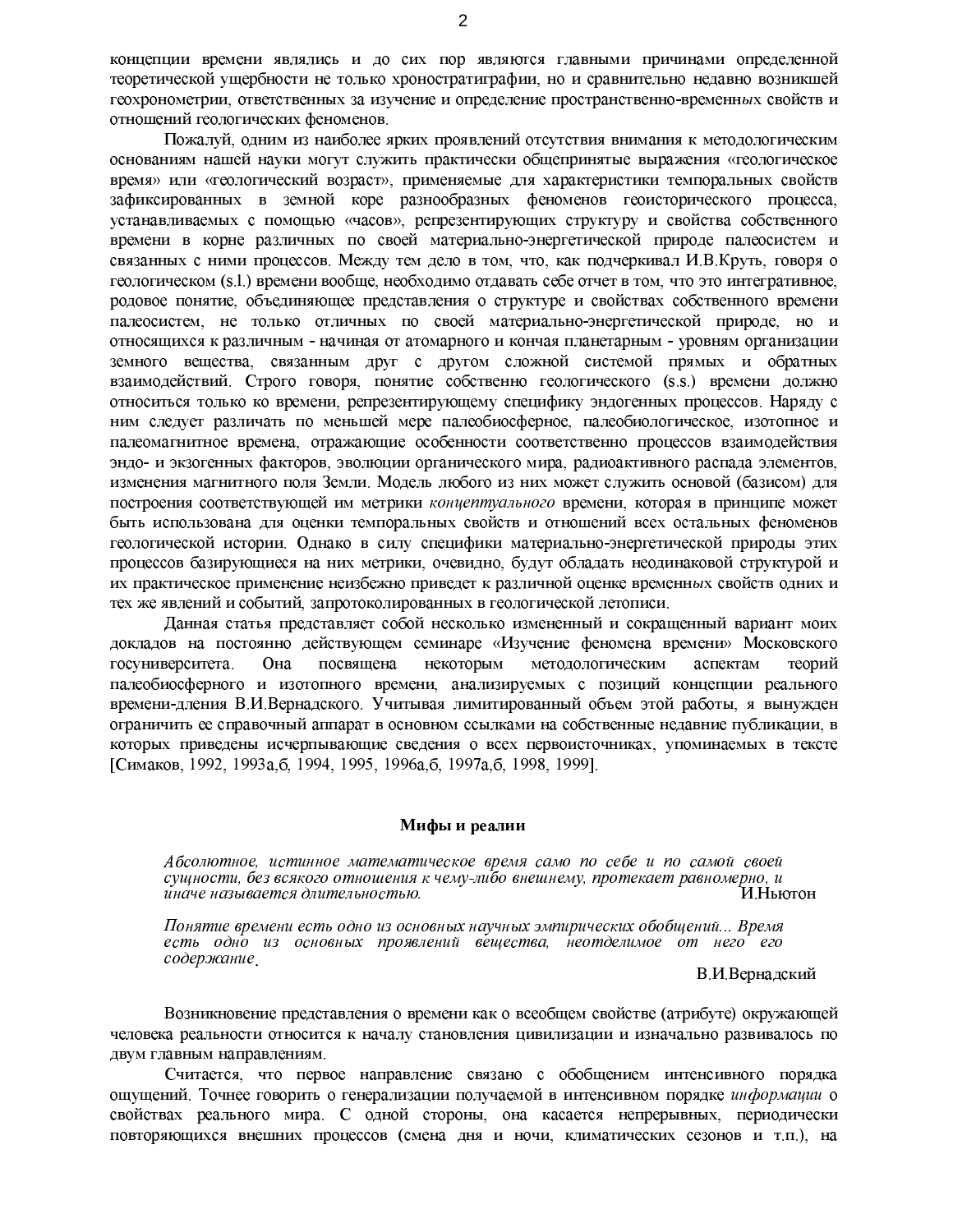основании которых возникло представление о свойственной времени цикличности, наиболее полно выраженной в концепции Великого года стоиков. С другой стороны, она относится к бренности, конечности существования и необратимости изменений не только любых природных феноменов, но и самой человеческой жизни, что послужило основой представления о существовании «стрелы» времени. Наиболее ярко оно выражено в метафоре «течения» или «хода» времени, отражающей, по мнению А.Грюнбаума, непрерывность психологических ощущений, переживаемых каждой конкретной личностью.

Второе направление связано с измерением времени, точнее - с возникшим уже на заре цивилизации стремлением к количественной оценке и сравнению параметров темпоральных свойств и отношений природных феноменов. В его рамках возникло представление о времени как о некоей внешней по отношению ко всем остальным реалиям, независящей от них субстанции, на фоне равномерного, непрерывного течения которой разворачиваются все перипетии повседневной жизни. Время, с этой точки зрения, выступало как универсальный параметр, позволяющий сопоставлять и выражать в единой системе мер различия между любыми явлениями окружающего нас мира. Подчеркну, что именно в рамках данной - субстанциальной концепции - возникла и прочно закрепилась идея об использовании для измерения времени иерархически соподчиненной системы его естественных (первоначальных) мер, за основу которых были приняты периодически повторявшиеся процессы - вращение Земли вокруг своей оси (сутки), обращение Луны вокруг Земли (лунный месяц) и круговорот Земли вокруг Солнца (год).

Принципиально важно подчеркнуть два момента. Во-первых, если в рамках первого направления представление о времени формировалось на основании обобщения информации об инвариантных свойствах реальности, то в русле второго время выступало уже в роли информатора о различиях в особенностях проявления природных феноменов. Во-вторых, и та и другая концепция времени опирались на поступающую в интенсивном порядке ощущений информацию об актуально происходящих явлениях и событиях реального мира или, иначе, на обобщение информации о динамических и кинематических свойствах природных процессов.

На начальном этапе развития представлений о сущности категории «время» никто не обращал внимания на то, что имеется обширный спектр природных феноменов, информация о которых не позволяет вывести заключение о времени ни как об их универсальном свойстве, ни как о непрерывно текущей субстанции: на протяжении жизни не только отдельной личности, но и существования всего человечества они оставались неизменными, статичными, образуя фон, или субстрат как для всех природных явлений и событий, так и самой цивилизации. Информация об этих феноменах генерировалась в сознании человека на основе экстенсивного порядка ощущений, свидетельствовавших о пространственной и вещественной (генетической) неоднородности окружающей его действительности. Понимание того, что время сопричастно и этим явлениям реального мира, требовало обобщения более высокого, если можно так выразиться, интеллектуального уровня, чем генерализация чувственных восприятий феноменов, данных в непосредственных ощущениях. Вместе с тем уже у Аристотеля не возникало сомнений, что и эти, статические по своей природе, феномены сопричастны времени: на это указывали происходившие на глазах его современников и зафиксированные в преданиях изменения в физико-географических обстановках отдельных районов. Иначе говоря, в основе интуитивного представления о том, что время является универсальным атрибутом не только динамических, но и статических феноменов реальности, лежал принцип актуализма, позволявший сравнивать результат того, что «происходило здесь и сейчас» со статическими объектами, «возникшими когда-то». Правда, никто не пытался понять, в чем заключается инвариантность динамических и статических систем, и в чем состоит различие присущего им времени.

Так или иначе, но изначально представление о времени как об универсальном свойстве любых - как динамических, так и статических - феноменов реального мира формировалось, с одной стороны, на базе обобщения информации, поступающей в интенсивном порядке ощущений, а с другой - на основе ее сравнения с информацией, получаемой в экстенсивном порядке. Иначе говоря, возникшая в эллинскую эпоху атрибутивная концепция времени, выражаясь современным языком, имела информационную природу и представляла собой первую попытку генерализации инвариантных аспектов информации об окружающей человека реальности.

Атрибутивная и субстанциальная концепции мирно сосуществовали вплоть до второй половины XVII столетия, ставшей переломной в понимании сущности категории «время». Именно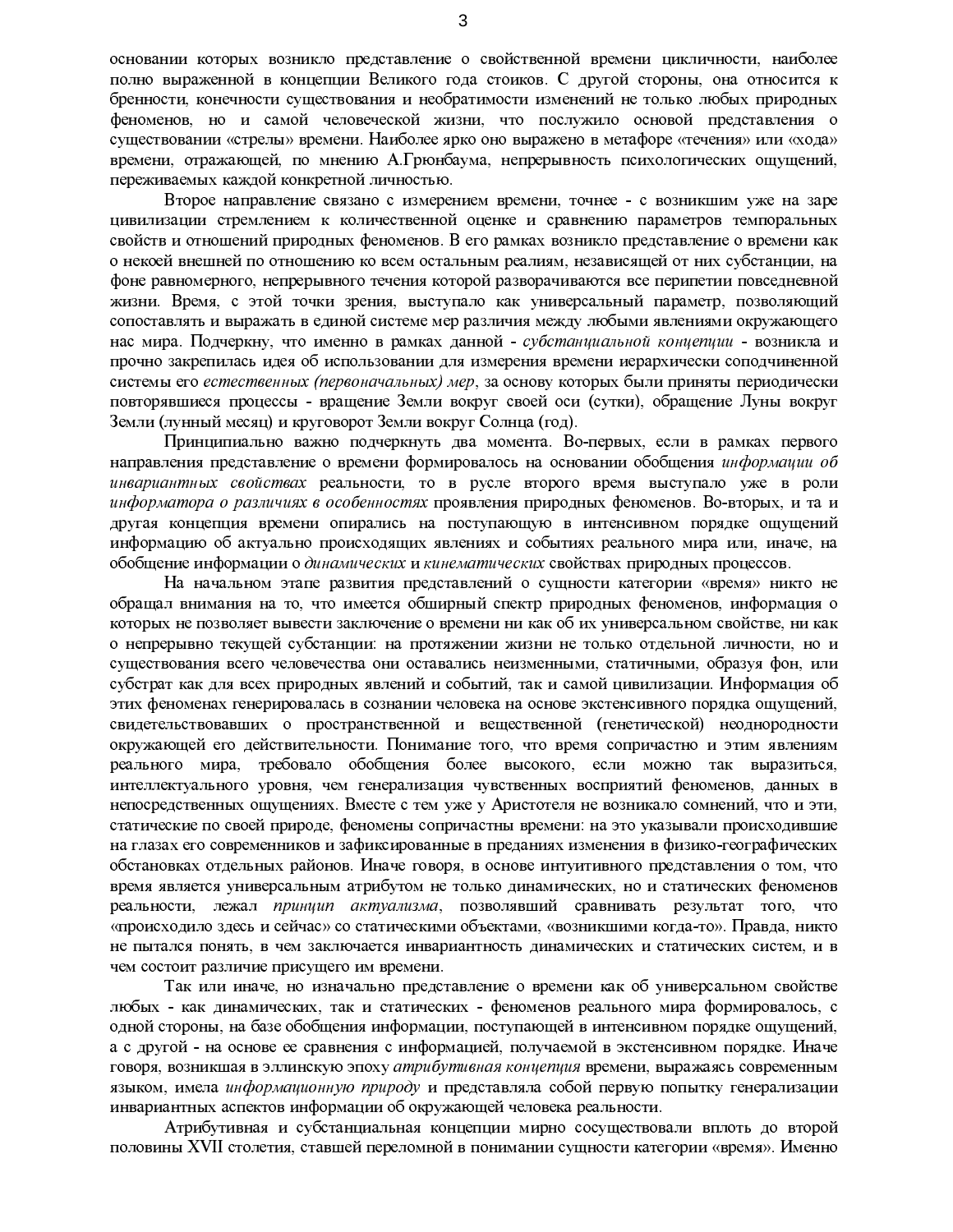к этому периоду относится оформление тех трех ее основных концепций, конкуренция между которыми продолжается и поныне: субстанциальной, реляционной и реляционно-генетической, Считается, что главное значение в формировании современных как научных, так и философских представлений о сущности времени имел знаменитый трактат И. Ньютона «Математические начала натуральной философии», вышедший в свет в 1687 г. За ним последовала известная полемика между Г.Лейбницем и С.Кларком, обозначившая четкий раздел между субстанциальной и реляционной концепциями. Однако мало кто из современников и позднейших философов обратил внимание на опубликованную на 20 лет ранее «Математических начал» работу Н.Стенона «О твердом, естественно содержащемся в твердом», заложившую основы не только методологии всей современной геологии, но и особой - реляционно-генетической - концепции времени ГСимаков. 1994. 19951.

Как известно, И.Ньютон четко разграничил абсолютное и относительное время. Первое, наряду с абсолютным пространством, являлось для него проявлением духовного начала мира, вместилищем самого себя и всего сущего, независимой от чего бы то ни было, протекающей равномерно субстанцией. Второе рассматривалось как внешняя мера первого и представляло собой его модель, обладающую теми же свойствами - равномерностью, однородностью, непрерывностью, изотропностью. По сути дела, создав *миф* о существовании некоего абсолютного времени, И.Ньютон, во-первых, одновременно фактически ввел в науку представление о концептуальном времени, а во-вторых, приписал как абсолютному, так и относительному (= концептуальному) времени свойства измеряющих его приборов. Тем самым, как подчеркивал В.И.Вернадский, он вывел реальное время (как универсальное свойство любых феноменов) из сферы научных интересов: отныне время превратилось в бесстрастный внешний параметр позволяющий строить вычисляемую картину мира. Принципиально важно, что в концептуальной картине механистического мира И.Ньютона действовавшие в ней законы не зависели от направления течения времени; а это придавало последнему еще одно универсальное свойство обратимость. В сущности, благодаря этому краеугольным методологическим камнем всей концептуальной картины мира И.Ньютона являлся *принцип униформизма*, утверждавший независимость законов механики от пространства и времени и, как подчеркивал В.И.Вернадский, исключавший из сферы научных интересов историю со всей совокупностью ее необратимо развивающихся по различным векторам процессов.

Принципиально важно, что, приписав времени свойства непрерывности, однородности, равномерности и изотропности, И.Ньютон смог провести аналогию между временным, числовым и геометрическим континуумом. В свою очередь, это позволило ему использовать при измерении времени весь логико-математический аппарат классического анализа, постулат о возможности абсолютно точного измерения и положение, согласно которому достижение равного результата требует идентичных интервалов времени.

Подчеркну, что введенное И.Ньютоном представление о концептуальном времени и его свойствах было, безусловно, весьма полезным и нужным, поскольку оно давало возможность проводить оценку и сравнение количественных параметров темпоральных свойств и отношений любых феноменов реальности в единой системе отсчета. Совершенно очевидно, что принцип императивности должен использоваться при конструировании модели и метрики любого вида концептуального времени, поскольку, не придав естественным первоначальным мерам последнего свойств равномерности, непрерывности и однородности, будет невозможно обосновать эквивалентность одноранговых мер такой шкалы. Однако, как указывал А.Эддингтон, это не значит, что аналогичными свойствами обладает реальное время, представляющее собой универсальный атрибут всех проявлений окружающего нас мира.

Авторитет И.Ньютона был настолько высок, что введенное им представление о времени исключительно как о внешнем параметре любых феноменов реальности сохранилось и поныне. Как отмечал В.И.Вернадский, на него не оказала влияния даже формальная замена субстанциальной концепции на реляционную, произведенная в начале нашего столетия А.Эйнштейном, поскольку время в его трактовке осталось таким же бесструктурным, изотропным внешним мерилом любых феноменов окружающего нас мира. Концепция А.Эйнштейна в корне изменила лишь представление об одновременности и методике ее определения, но никак не повлияла на точку зрения о свойствах самого времени. Подчеркну, что те выводы, которые следуют из реляционной трактовки категории «время», до сих пор имели лишь философское, а не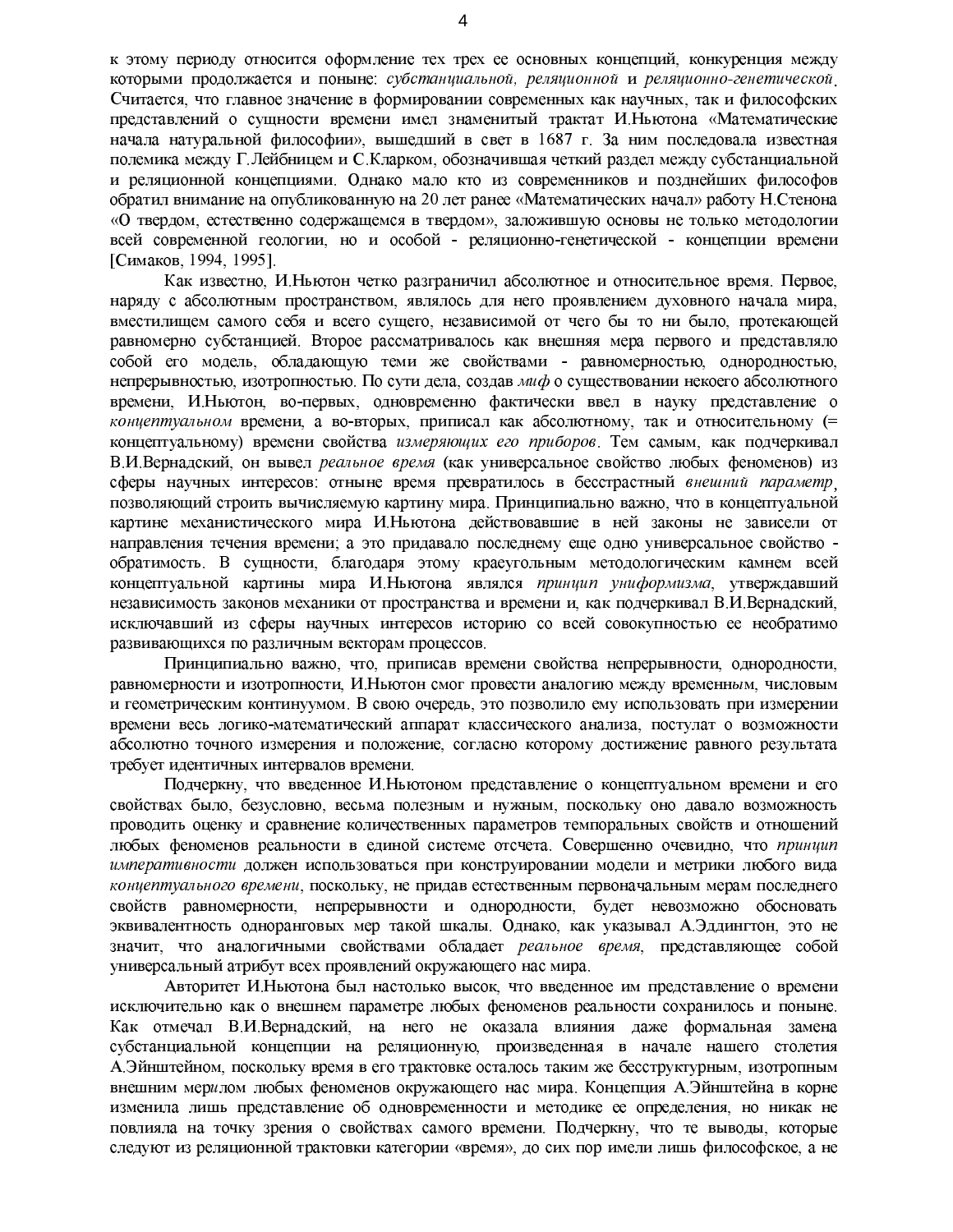прагматическое значение.

С принципиально иных позиций в начале нашего столетия к анализу проблемы времени подошел В.И.Вернадский, который рассматривал его в качестве не универсального внешнего параметра, а инварианта любых феноменов реального мира. Обобщив данные физики, химии, биологии, космологии, геологии, истории, В.И.Вернадский показал, что, несмотря на специфические особенности проявления собственного времени, связанные с различными по материально-энергетической природе системами и процессами, все они и, следовательно, реальное обладают прежде всего свойством анизотропности и циклически-необратимой время структурой. Квазипериодические процессы обеспечивают подвижно-равновесное состояние любых материальных систем и относительную однородность соответствующей им бренности. Необратимость выражена в различной направленности (полярности) векторов развития неодинаковых по материально-энергетической природе систем. Как показал А.А.Силин, сейчас становится ясным, что в общем случае необратимость времени определяется двумя противоположно направленными и компенсирующими друг друга процессами - рассеянием свободной энергии и накоплением информации.

Другим инвариантным свойством любых природных процессов, с точки зрения В.И.Вернадского, является континуально-дискретная структура их развития, обусловленная скачкообразной сменой квазистабильных состояний соответствующих материальных систем. Принципиально важно подчеркнуть следующие моменты. Во-первых, как указывал еще А Бергсон, эти изменения не имеют характера вневременных переходов, а также обладают определенной бренностью; свое экспериментальное подтверждение это положение получило в дальнейшем в различиях временных параметров сильных, слабых и электромагнитных взаимодействий. Во-вторых, именно с такими переломными моментами в развитии материальных систем (названных И.Пригожиным точками бифуркации) связан «выбор» ими одного из потенциально возможных для них путей дальнейшего развития. Кардинальное различие между явлениями, представляющими собой квазистабильные состояния систем на отдельных этапах их развития, и разделяющими их событиями определяют еще одно универсальное свойство реального времени - его неоднородность [Симаков, 1996б].

Далее, В.И.Вернадский указал на неразрывную связь пространства и времени, подчеркнув, что с течением реального времени меняется и состояние реального пространства, выражающееся в изменении симметрии материальных систем в ходе их развития. Как позднее доказал Ю.С.Урманцев, в процессе эволюции (в частности, биологических систем) происходит трансформация не только симметрии, но и геометрии пространства.

Таким образом, принципиальное отличие реального времени, рассматриваемого с позиций теории В.И.Вернадского в качестве универсального инвариантного свойства любых проявлений действительности, как от абсолютного, так и относительного времени И.Ньютона, выступающих в роли внешнего и независимого от них параметра, заключается в том, что оно представляет собой не только (и даже не столько) количественную, сколько качественную характеристику любых феноменов окружающего нас мира. К такому пониманию сущности времени физика (точнее, физическая химия) подошла лишь во второй половине нашего столетия благодаря развитию синэргетики, что позволило И.Пригожину ввести представление о так называемом втором времени.

Необходимо подчеркнуть, что модель любого процесса, связанного с неодинаковыми по материально-энергетической природе системами, может служить основой (базисом) для построения метрики соответствующего ему вида концептуального времени. Как показал А. Грюнбаум, отсюда следует, что в принципе может существовать множество математически несовместимых метрик концептуального времени, пользуясь каждой из которых для оценки (измерения) темпоральных свойств и отношений всех остальных феноменов реальности мы будем получать количественно несопоставимые результаты. Данное положение не имеет практического значения в повседневной жизни, в которой применяется метрика физического времени, репрезентирующая специфику индивидуального времени закрытых систем, находящихся в квазистабильном подвижно-равновесном состоянии. Однако оно играет существенную роль при построении и практическом использовании метрик концептуального времени, опирающихся на модели эволюции открытых систем [Симаков, 1998].

Дальнейшее развитие идей В.И.Вернадского [Симаков, 1994, 1995] приводит к выводу о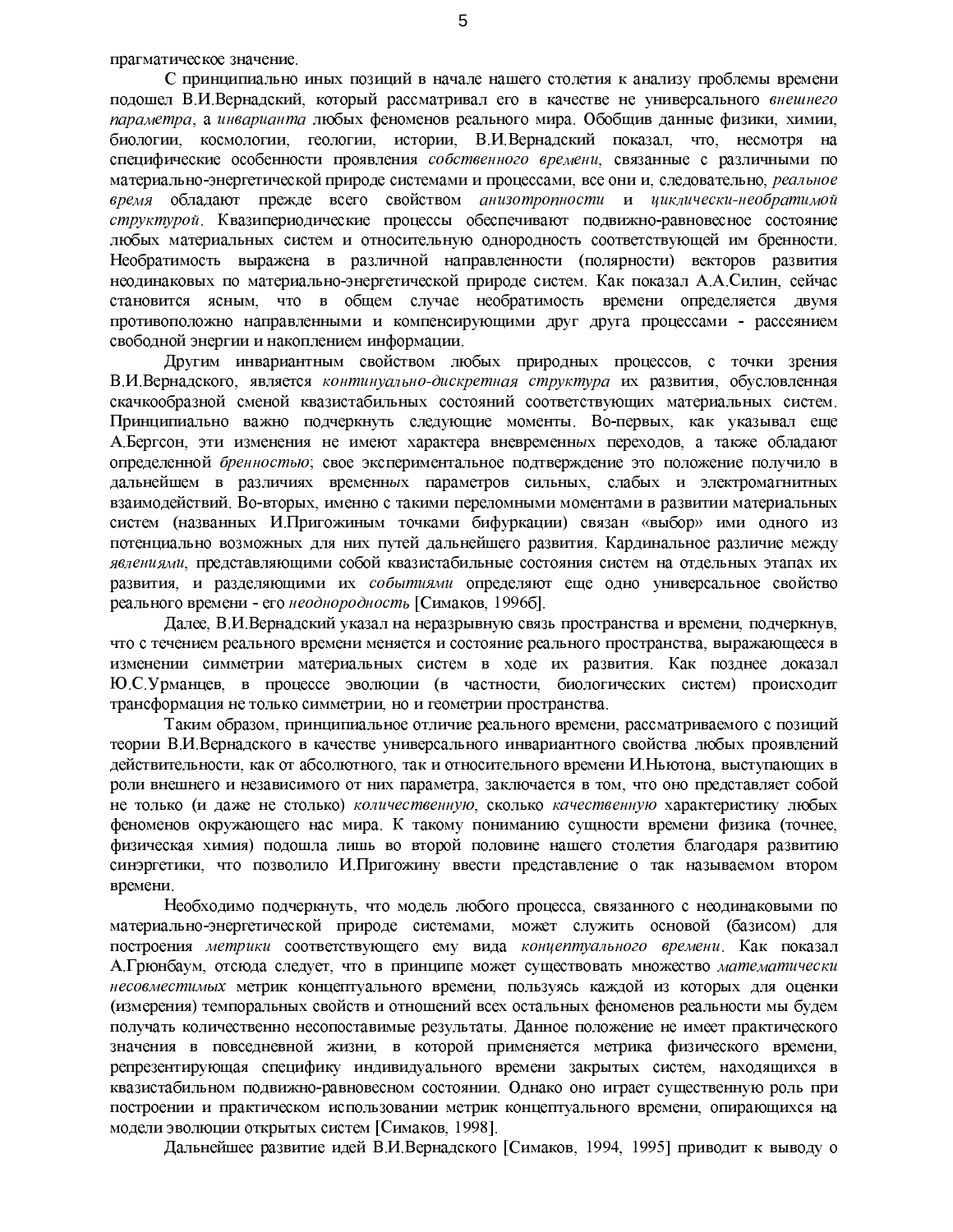необходимости четкого разграничения двух взаимно дополнительных понятий категории «время» - динамического, являющегося инвариантом процессов, непосредственно воспринимаемых в интенсивном порядке ощущений, и *статического*, представляющего собой материализованные результаты, а точнее - следы, или протоколы как происходивших на наших глазах, так и имевших место в более или менее отдаленном прошлом процессов, информация о которых поступает в экстенсивном порядке ощущений. Принципиально важно, что с переходом от динамического к статическому времени происходит не только качественное изменение темпоральной информации, но и ее конденсация, вызванная утратой как всей ее динамической, так и значительной части материальной компоненты. Это универсальное явление, названное С.В. Мейеном законом темподесиненции, обусловливает протокольную, статистически-вероятностную природу статического времени. Подчеркну в этой связи два момента.

Во-первых, безвозвратно утерянная часть информации может быть только ретроспективно реконструирована на основании принципов актуализма и униформизма (в его современной трактовке) и всегда связана с сохранившейся ее частью отношениями одно-многозначного соответствия. Во-вторых, закон темподесиненции, по сути дела, аналогичен второму закону термодинамики, причем полная информация, получаемая в результате расхода энергии, оказывается как бы промежуточным продуктом, возникающим только «здесь и сейчас» и постепенно теряющим свое содержание с переходом во все более отдаленное прошлое.

Единство времени как универсального атрибута и динамических и статических феноменов реального мира определяется в конечном итоге системной организацией и тех и других. С этой точки зрения, реальное время представляет собой инвариантный аспект структуры материальных систем и процессов, отражающий общий порядок их организации (рядоположенность, последовательность, включенность) и универсальное основание как их сравнения, так и обусловленное единством законов преобразования любых разграничения, системно организованных феноменов реальности. Иначе говоря, реальное время - это и свойство, и отношение, и способ изменения и/или разграничения любых феноменов реального мира. С этих позиций реальное динамическое время - это инвариантный аспект структуры и механизмов реализации процессов, а реальное статическое - это инвариантный аспект структуры и критериев разграничения материальных систем [Симаков, 1994, 1997б].

Принципиально важно, что универсальными свойствами как динамического, так и статического времени являются анизотропность, необратимость, неоднородность и континуальнодискретная, циклически-необратимая структура. Эти свойства реального времени, как подчеркивал В.И.Вернадский, требуют кардинального изменения в методологическом подходе к процедуре измерения реального времени. И это действительно так, поскольку они исключают возможность проведения аналогии между временем, числовым и геометрическим континуумом, что, в свою очередь, делает невозможным использование при измерении реального временидления логико-математического аппарата классического анализа. Подчеркну в этой связи, что данное ограничение не имеет пока что практического значения при разработке методологии и методики измерения динамического времени. Вместе с тем, благодаря закону темподесиненции, образно говоря, высвечивающему эти свойства реального статического времени, измерение последнего может опираться только на *теорию множеств*. Именно принципиальная невозможность применения в качестве методологической основы теории измерения геологического времени логико-математического аппарата классического анализа предопределила  $\mathbf{H}$ безуспешность всех ранее предпринимавшихся попыток дать количественную оценку темпоральным свойствам и отношениям феноменам геологической истории [Симаков, 1997а, 1998.19991.

Итак, как видно из приведенного краткого обзора, к настоящему моменту сложились два принципиально различных представления о сущности категории «время». Первое наиболее полно выражено субстанциальной концепцией, утверждающей независимость времени от каких бы то ни было феноменов реального мира. В рамках этой концепции время выступает в качестве внешнего параметра, позволяющего давать количественную оценку темпоральных свойств и отношений любых проявлений реальности в единой системе мер. Иными словами, в естественнонаучной картине мира время, с точки зрения данной (впрочем, как подчеркивал В.И.Вернадский, и реляционной) концепции, предстает только как внешний показатель и мерило количественных различий между неодинаковыми по материально-энергетической природе системами и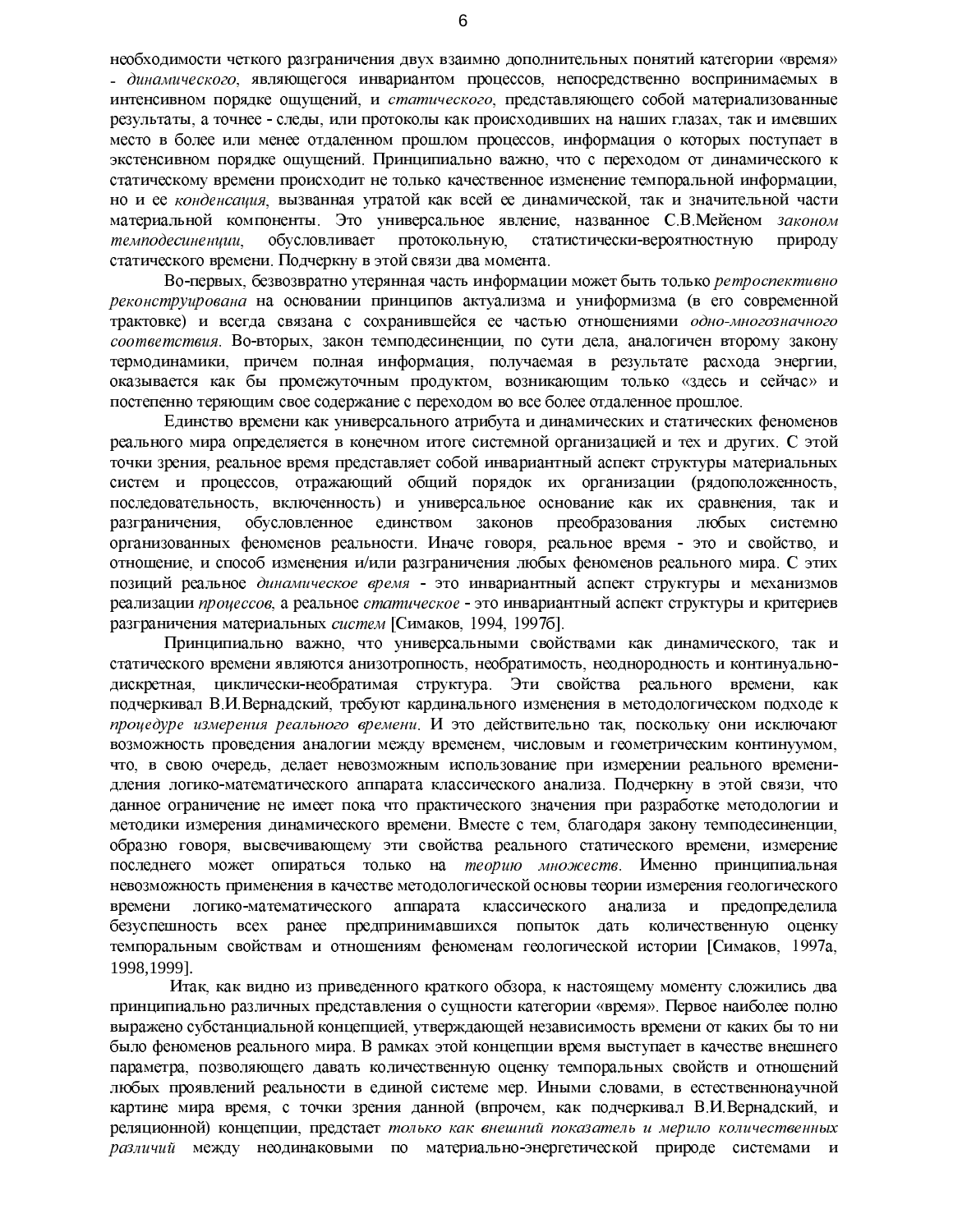процессами.

Согласно второму представлению, развиваемому в рамках реляционно-генетической концепции реального времени-дления Стенона - Вернадского, время выступает как инвариантный аспект структуры и свойств любых природных феноменов, независящий от их материальноэнергетической природы и уровня организации. В рамках этой концепции время в естественнонаучной картине мира является универсальной, имманентной характеристикой и качественной и количественной специфики любых проявлений реальности.

Принципиально важно, что, с точки зрения этих двух концепций, время обладает в корне различными свойствами, диктующими *объективную необходимость* использования в рамках каждой из них неодинаковых по логико-математическому содержанию подходов к его измерению: классического анализа в субстанциальной, и теории множеств в реляционно-генетической.

### Иллюзии и коллизии

Обратимся теперь к анализу вопроса о том, какая из двух охарактеризованных концепций категории «время» может использоваться в геологии, в которой изначально представлениям о времени было суждено развиваться по двум основным направлениям. Первое было связано с выявлением хронологической *последовательности* тех феноменов истории формирования современного облика нашей планеты, протоколы которых сохранились в геологической летописи. Другое касалось оценки общей длительности существования Земли. В конечном итоге результатом исследований по первому направлению явилось создание Международной стратиграфической и опирающейся на нее геохронологической шкалы (МСШ), а по второму - так называемой нумерической (радиохронологической) шкалы геологического времени. К настоящему моменту можно говорить об обособлении в геологии фактически двух самостоятельных дисциплин, занимающихся изучением времени и опирающихся на особые его концепции: геохронологии, базирующейся на теории палеобиосферного времени, и геохронометрии, основанной на теории изотопного времени. Принципиальное различие между этими теориями состоит в том, что геологическая история, с точки зрения теории палеобиосферного времени, есть часы, а с позиций теории изотопного - она *имеет* часы [Симаков, 1993б].

К сожалению, официально принятая в качестве методологической основы всей современной геологии субстанциальная концепция времени И. Ньютона препятствует четкому разграничению этих двух теорий и вносит существенную путаницу (если не сказать - неразбериху) в решение как теоретических, так и сугубо практических проблем, касающихся не только создания метрик концептуального палеобиосферного и изотопного времени, но и их взаимоотношений, а также определения темпоральных свойств и отношений феноменов геологической истории.

Существует только одно время. Меня раздражают утверждения о том, что органическая эволюция измеряет одно время, а радиоактивные методы - другое. Можно говорить об относительном и абсолютном возрасте, но они относительны и абсолютны по отношению к одному и тому же времени Х.Д.Хедберг.

Отражением времени в геологии являются материальные документы ее истории: сменяющиеся толщи горных пород, остатки органической жизни, тектонические структуры и т.д. ... Примат в стратиграфии в силу специфики конструирования геологического времени принадлежит материальным носителям этого времени стратиграфическим подразделениям и заключенной в них информации... Ни одно из свойств времени не может быть обнаружено помимо физических документов геологии, помимо развития материальной субстанции. Б.С. Соколов

Возникновение теории палеобиосферного времени связано с именами Н.Стенона, заложившего методологические основания геологии, опиравшиеся фактически на реляционногенетическую концепцию времени, и Р. Гука, создавшего первую научную теорию развития Земли. Принципиальное значение работы Н.Стенона заключается в том, что он, столкнувшись со статическими системами, использовал для определения их темпоральных свойств и отношений не пространственное перемещение себетождественных тел, а изменение качественного состояния фиксированных в пространстве систем. Образно говоря, если Г.Галилей и И.Ньютон опространствили (спациализировали) время, то Н.Стенон его овеществил (генетизировал), связав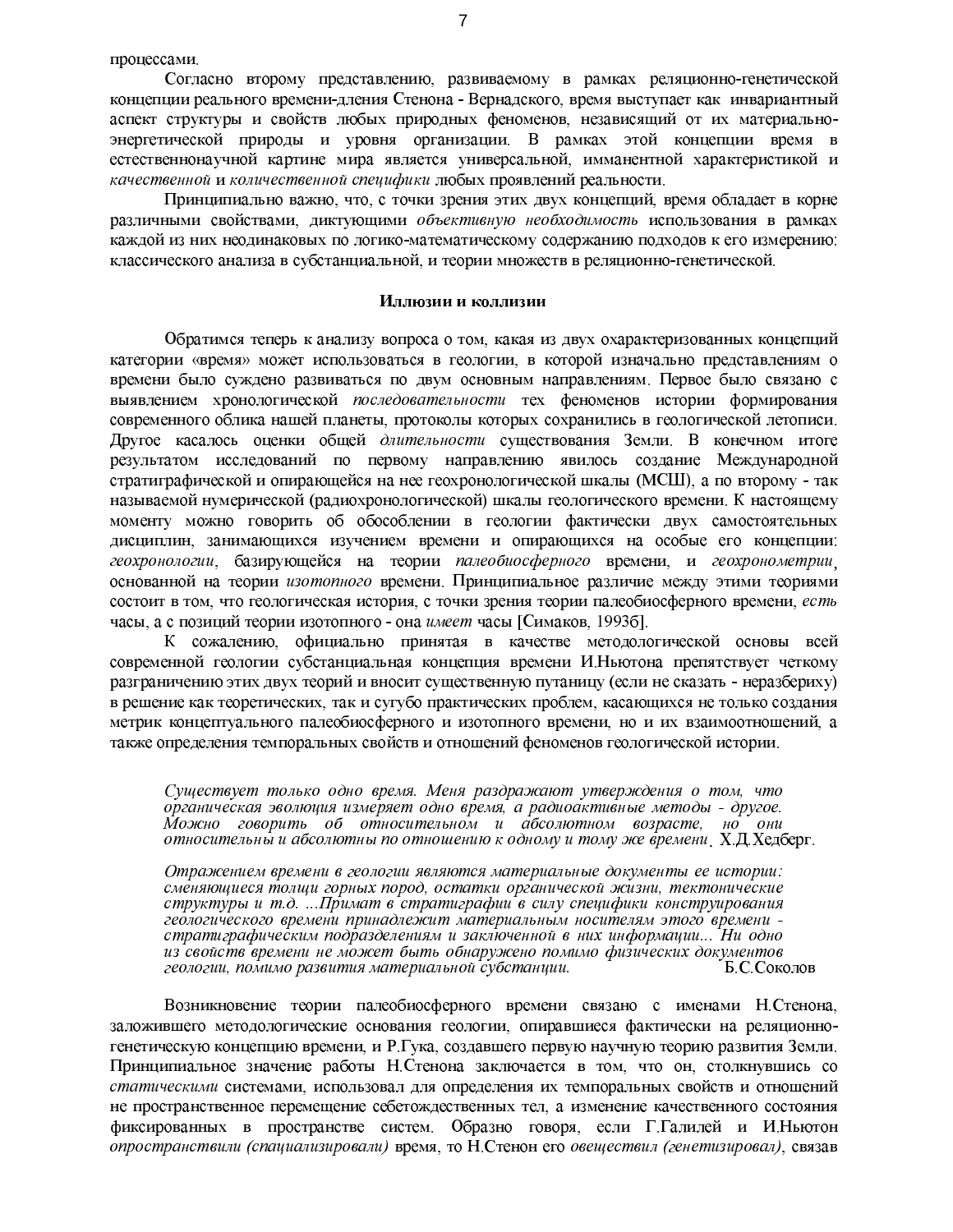время с пространственно-геометрическими отношениями генетически различных палеосистем и изменениями качественного состояния одной и той же системы. Иными словами, если И.Ньютону время представлялось как некоторый универсальный количественный параметр, то для Н. Стенона выступало как качественный показатель, характеризующий последовательные время преобразования палеосистем. Благодаря этому оно приобретало свойства тех ретроспективно реконструируемых процессов, протоколами которых являлись феномены геологической летописи естественные (для Н.Стенона - однородные по своему составу) тела и их пространственные отношения. По сути дела, для Н. Стенона время имело информационную (негэнтропийную) природу и олицетворяло собой и свойства, и отношения, и критерии разграничения геосистем [Симаков, 1994, 1995, 1996а, 1999].

Не останавливаясь на подробном изложении истории формирования представлений о структуре и свойствах палеобиосферного времени, кратко напомню ее основные вехи [Симаков, 1992, 1993а, 1996а, 1999]. Уже работами Н. Стенона и Р. Гука были выявлены основные свойства реального палеобиосферного времени, выраженные в запротоколированной в геологической летописи информации о характере геоисторического процесса: анизотропность, циклическинеобратимая, непрерывно-прерывистая структура. Однако эти выводы родоначальников современной геологии являлись скорее их гениальными догадками, а не эмпирическими обобщениями, поскольку ни Н. Стенон, ни Р. Гук не располагали еще достаточным фактическим материалом. Последним прозорливость этих оригинальных мыслителей была подтверждена лишь к концу XIX в., хотя значение их выводов для теории палеобиосферного времени и до сих пор не получило достойной оценки.

Стоит подчеркнуть, что именно Р.Гук, а затем Б. де Мелле и Ж.Бюффон в конце XVII -XVIII столетии предвосхитили формулировку второго закона термодинамики, с различных позиций обосновывая главное отличие палеобиосферного времени от обыденного (физического) а именно его необратимость, обусловленную постепенным истощением энергии, ответственной за изменение в состоянии косной компоненты биосферы. С середины XVIII столетия а результате работ Г.Х. Фюкселя, Ж. Жиро-Сулави и других сторонников нептунистического направления стала очевидной и необратимость развития биогенной составляющей биосферы, направленного в сторону неуклонного повышения уровня организации живого вещества. Благодаря введению в практику геологических исследований В.Смитом биостратиграфического метода, в XIX в. эта противоположная направленность эволюции косной и живой природы была эмпирически доказана работами школы катастрофистов. Полученные ими данные были обобщены Г.Бронном и затем использованы Ч. Дарвином при создании селекционистской теории эволюции. Иначе говоря, к середине прошлого столетия уже эмпирически были обоснованы кардинальные отличия реального палеобиосферного времени от ньютоновского абсолютного - его анизотропность и необратимость. Фактически это означало окончательное утверждение в геологии представления о времени как качественной характеристике последовательно сменявших друг друга состояний палеобиосферы, происходивших под влиянием некоторых универсальных факторов.

К середине XVIII столетия работами И.Г.Лемана, Г.Х.Фюкселя и А.Г.Вернера было введено представление о естественных геоисторических подразделениях - формациях - и предложена система иерархически соподчиненных, включенных друг в друга, стратиграфических и отвечающих им геохронологических (по современной терминологии) единиц. Благодаря работам представителей школы катастрофистов уже к середине XIX в стала очевидной и еще одна существенная особенность стратиграфических подразделений, выступавших в роли материальной основы естественных (первоначальных) мер палеобиосферного времени, - событийная природа их границ. Иными словами, тем самым были доказаны неоднородность реального палеобиосферного времени и его континуально-дискретная структура

В конце XVIII столетия Дж. Геттон поддержал и развил выдвинутую еще Р. Гуком идею о кардинальной особенности геологических процессов - их цикличности, которая была теоретически обоснована и подтверждена фактическими материалами на примере третичных отложений Парижского бассейна А.Лавуазье. Однако статус эмпирического обобщения высказанная уже Н. Стеноном мысль о циклически-необратимом характере геоисторического процесса получила лишь к концу XIX в. благодаря работам Э. Реневье, А. Рюто, Т. Чемберлена и ряда других исследователей. Ими, в частности, подчеркивалось, что в развитии палеобиосферы циклическая компонента связана с периодичностью геологических процессов, а необратимая - с эволюцией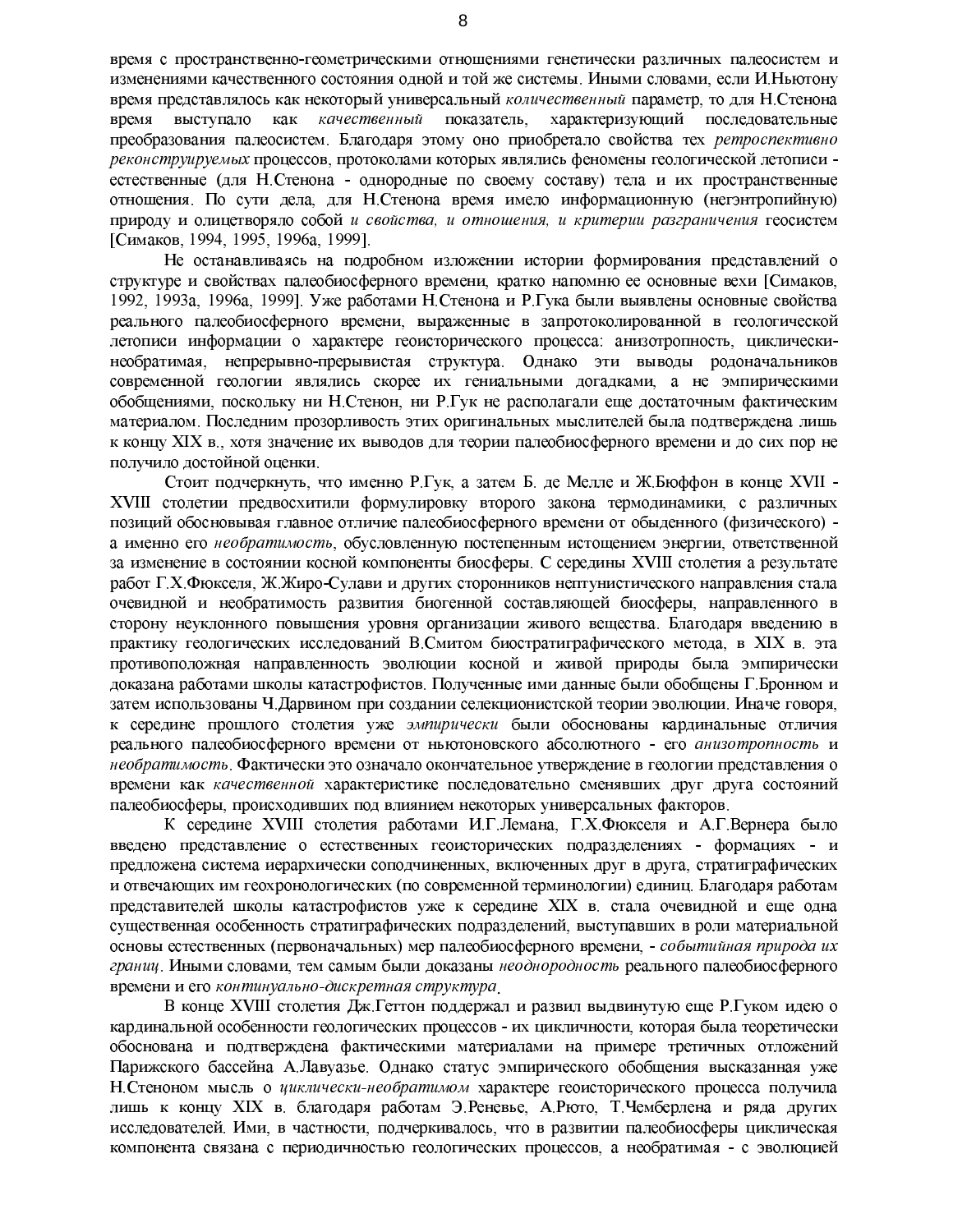живого вещества. Несколько позже трудами В.П.Амалицкого, Д.Н.Соболева и О.Х.Шиндевольфа было установлено, что цикличность свойственна и развитию органического мира.

В 30-х гг. XIX столетия Ч.Ляйелем было сформулировано положение о неполноте геологической и неадекватности палеонтологической летописи, поддержанное позднее Ч. Дарвином и доказанное в XX в. Дж. Бэрролом и И.А. Ефремовым. Благодаря работам последних была обоснована еще одна специфическая черта геологической информации - ее протокольная. статистически-вероятностная природа. Подчеркну, что из введенного Ч. Ляйелем представления о неполноте геологической летописи становился логически неизбежным вывод о принципиальной несводимости понятий «геологическое (s.l.)» и «физическое» время со всеми вытекающими отсюда последствиями, на которых я остановлюсь несколько ниже. Вместе с тем именно Ч. Ляйелю, Г. Спенсеру, Ч. Дарвину и Т. Гексли мы обязаны укреплением веры в то, что в геологии можно использовать некую шкалу внешнего, независимого от документов геологической летописи, и, следовательно абсолютного (sensu И. Ньютон) времени.

К середине XIX в в связи с расширением географии геологических исследований. охвативших территорию не только Западной Европы, но и России, Северной Америки и Индии, выявились различия в составе, возрастном объеме и характере границ региональных стратиграфических подразделений, свидетельствовавшие о метахронном развитии отдельных регионов (точнее, палеоэкосистем регионального уровня организации). Для корреляции частных стратиграфических разрезов потребовалось построение внешнего прибора, или универсальной системы отсчета, охватывавшей всю историю формирования земной коры. Иными словами, геология подошла к пониманию необходимости создания собственной, отличной от общепринятой, хронологической шкалы, или, точнее, - модели и метрики концептуального палеобиосферного времени, аналогичных таковым физического. Проблеме конструирования универсальной (общей, международной) стратиграфической и изоморфной ей геохронологической шкалы и были посвящены первые восемь сессий МГК. Окончательный вариант этой шкалы был официально принят и утвержден на VIII сессии МГК (Париж, 1900 г.). При оценке данного варианта МСШ необходимо принять во внимание следующие обстоятельства.

Работа над созданием МСШ проходила в период безраздельного господства селекционистской доктрины, опиравшейся на концепцию континуального строения и развития материи, выраженную еще Г.Лейбницем в максиме «Природа не делает скачков». Это был период жесткой конфронтации между эволюционной теорией, утверждавшей, в частности, условный характер и искусственность любых классификаций, и концепцией катастрофизма, стоявшей на точке зрения естественной природы любых таксономических подразделений и их границ. Будучи в подавляющем большинстве палеонтологами и сторонниками дарвиновской теории, создатели МСШ заимствовали у биологии, во-первых, принципы искусственности и условности универсальных стратиграфических подразделений, в пылу полемики с катастрофистами «выплеснув» с грязной водой креационизма и его «ребенка» - представление о событийной природе границ, а во-вторых, принцип приоритета, определяющий возрастной объем и положение границ универсальных стратиграфических единиц, ранее установленных по неодинаковым (структурным, литогенентическим, палеонтологическим) признакам. Тем самым МСШ изначально была лишена основного свойства любых измерительных приборов - общего основания выделения естественных (первоначальных) мер. Вместо этого геологи присвоили себе право обозначать одними и теми же терминами (группа, система, отдел, ярус) совершенно различные по своему первоначальному содержанию и объему подразделения, связанные друг с другом только отношением «быть больше, чем» («быть включенным в»). В итоге МСШ по классификации С. Стивенса получила статус, промежуточный между шкалами наименований и порядка.

Принципиально важно, что VIII сессия МГК (Париж, 1900 г.) приняла в качестве исходных единиц MCIII не стратиграфические, а *геохронологические* подразделения (эра, период, эпоха, век). Обосновывалось это тем, что вследствие неполноты геологической летописи стратиграфические подразделения якобы репрезентируют только то время, которое представлено слагающими их породами, тогда как геохронологические олицетворяют не только овеществленное в породах, но и так называемое потерянное время (dark time), отвечающее перерывам в осадконакоплении. Тем самым в геологии было официально закреплено представление о существовании некоего «абсолютного» времени, в качестве которого выступало относительное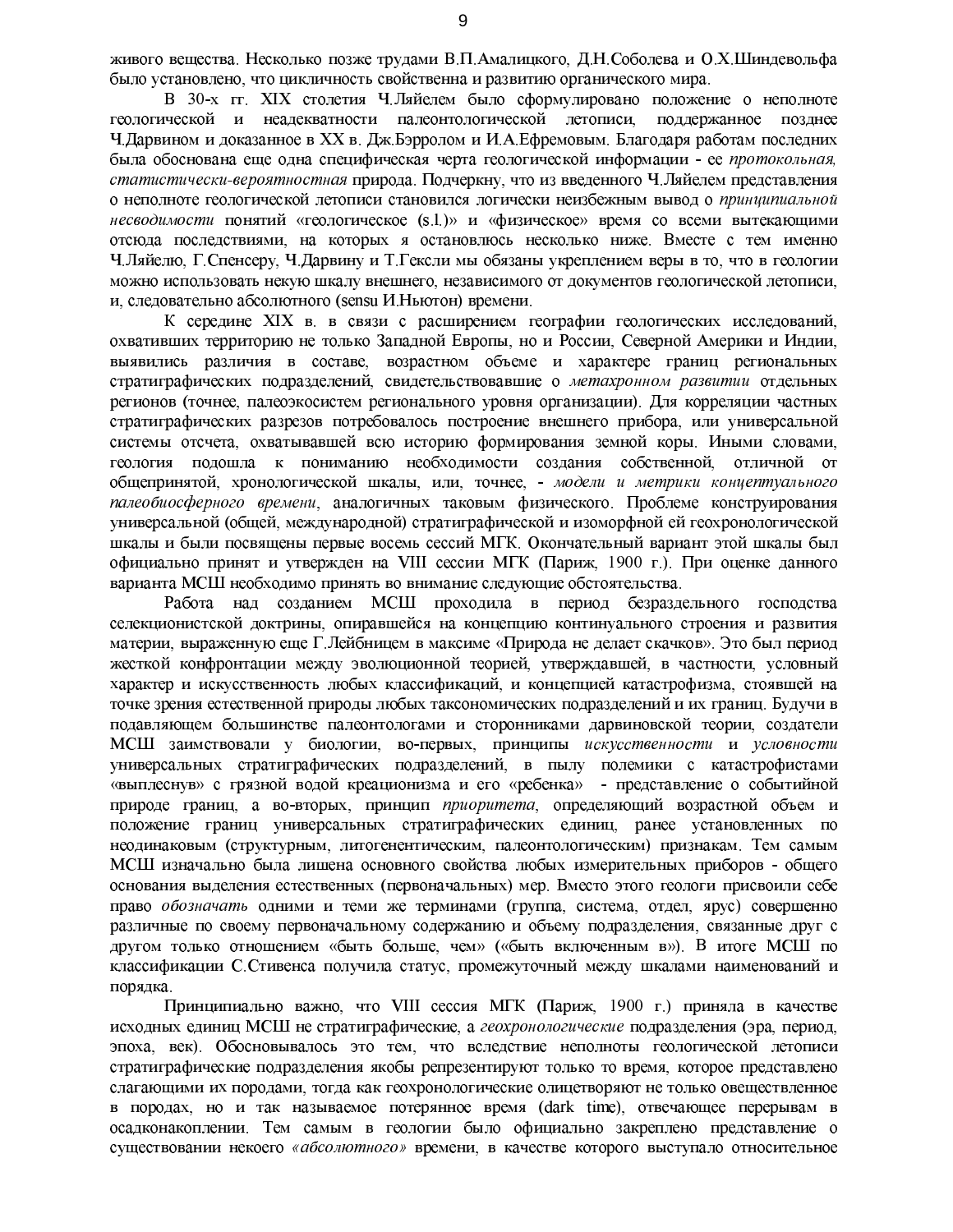(обыденное, или физическое) время субстанциальной концепции И. Ньютона.

Идея о возможности использования в геологии субстанциальной концепции времени получила свое дальнейшее подкрепление и развитие в документах Международной подкомиссии по стратиграфической классификации, созданной на XIX сессии МГК (Алжир, 1952 г.) для подготовки Международного стратиграфического кодекса, выдержавшего к настоящему моменту уже два издания [ISG-1, 1976; ISG-2, 1994]. Правда, в отличие от первоначальной концепции  $MCHI$ .  $\mathbf{B}$ обоих изданиях ISG приоритет отдается  $He$ геохронологическим, хроностратиграфическим подразделениям, являющимся их материальной основой. Приверженность составителей ISG к субстанциальной теории наиболее ярко проявилась в концепции так называемых точек глобальных хроностратиграфических границ (ТГХСГ), якобы фиксирующих совпадающие с ними определенные моменты «абсолютного» времени. Предпринимаются также попытки радиологической датировки этих точек, что, как полагают, позволит установить и зафиксировать «точное» (т.е. выраженное в годах) возрастное положение хроностратиграфических границ (см. ниже).

С использованием в геологии концепции «абсолютного» времени связан целый ряд «вечных» антиномий, касающихся изохронности-диахронности стратиграфических границ, возрастного «скольжения» («временной трансгрессии») фаций и т.п. Рождению этих антиномий мы обязаны Ч.Ляйелю, Г.Спенсеру и Ч.Дарвину. Последний, столкнувшись с проблемой ретросинхронизации, принес в жертву представлениям о возможности использования в геологии системы отсчета «абсолютного» времени понятие «геологическая одновременность». Сорок лет спустя А.Эйнштейн, встретившись с аналогичной проблемой, поступил наоборот и отказался от абсолютной системы отсчета, пожертвовав ею в пользу абсолютной (точнее - метрической) одновременности. Дискуссии вокруг унаследованных от униформистов и трансформистов дилемм продолжаются уже более 150 лет, и решение их в принципе невозможно в рамках субстанциальной концепции времени. Уже сам по себе этот факт, казалось бы, должен был навести геологов на мысль о необходимости отказаться от господствующей точки зрения и кардинального изменения представлений о сущности понятия «геологическое (s.l.)» время».

Основой для критического анализа и пересмотра существующих представлений о времени в геологии и построения теории палеобиосферного времени служат, с одной стороны, реляционногенетическая концепция Стенона - Вернадского, а с другой - те эмпирические обобщения о природе геологической информации, а также об универсальных, инвариантных свойствах и структуре геоисторического процесса, которыми и обусловлены специфические черты реального палеобиосферного времени, запротоколированные в геологической летописи. При этом необходимо четко разграничивать понятия *реального* и концептуального палеобиосферного времени. Первое относится к категории статического времени и представляет собой инвариантный аспект зафиксированного в земной коре интегрального результата взаимодействия различных по своей материально-энергетической природе палеосистем и процессов. Второе является ретроспективно реконструируемой квазидинамической моделью развития некоторой, выбранной в соответствии с определенными критериями, палеосистемы, служащей основой для создания прибора (шкалы, метрики), с помощью которого может производиться оценка (измерение) темпоральных свойств и отношений всех остальных феноменов геологической истории [Симаков, 1994]. Само собой разумеется, что конструирование метрики концептуального палеобиосферного времени и ее практическое использование должны опираться на те свойства, которыми обладает реальное палеобиосферное время.

Следующие кардинальные особенности реального палеобиосферного времени определяют общий методологический подход к построению метрики концептуального палеобиосферного времени. Прежде всего, это протокольная, статистически-вероятностная природа любой геологической информации, обусловленная законом темподесиненции. Как известно, существуют различные оценки степени неполноты геологической летописи и соотношений между представленным в ней породами и «потерянным» в диастемах и хиатусах временем, достоверность которых невозможно проверить экспериментальным путем. Как бы там ни было, но два следствия из закона темподесиненции имеют принципиальное значение.

Первое следствие состоит в том, что реальное палеобиосферное время не может быть уподоблено числовому и геометрическому континууму. Это значит, что при его измерении, с одной стороны, невозможно использовать логико-математический аппарат классического анализа,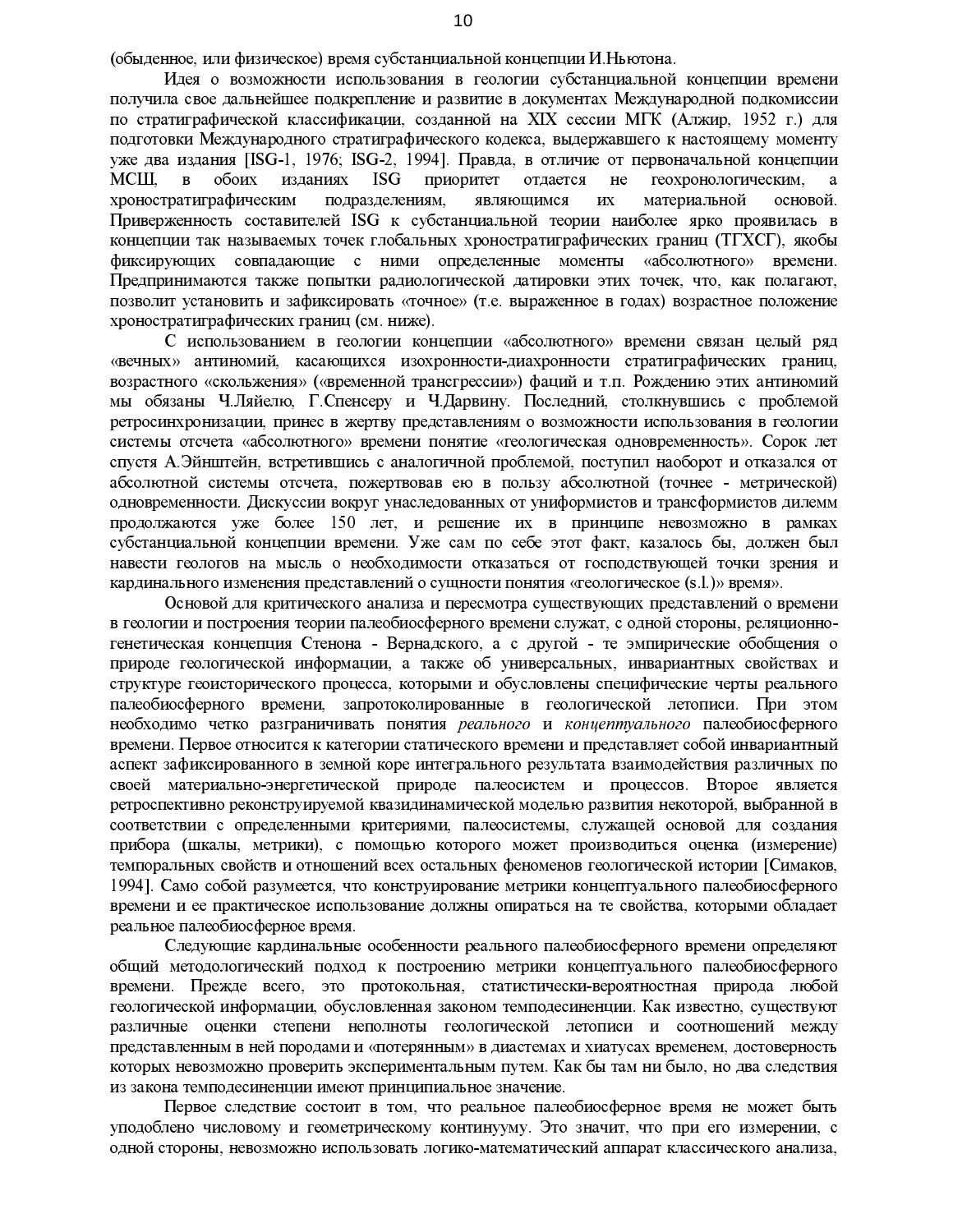который лежит в основе процедуры измерения обыденного (физического) времени. С другой стороны, это лишает возможности применения в геологии одного из основных положений хронометрии, согласно которому для достижения одинаковых результатов требуются идентичные промежутки времени. Поскольку палеобиосферное время выступает в первую очередь как качественная характеристика, постольку придание количественной определенности темпоральным свойствам и отношениям геологических феноменов требует привлечения особой отрасли современной математики, а именно теории множеств [Симаков, 1997а, 1998, 1999].

Вторым следствием закона темподесиненции является отсутствие одно-однозначного соответствия между статическими системами и их ретроспективно реконструируемыми квазидинамическими моделями: на базе одной и той же статической информации можно построить несколько квазидинамических моделей одной и той же палеосистемы, корректность которых не может быть верифицирована экспериментом. Наиболее ярким примером такого одномногозначного соответствия между статическими палеосистемами и их квазидинамическими моделями служат многочисленные эволюционные концепции и филогенетические реконструкции. опирающиеся на один и тот же палеонтологический материал, но привлекающие для объяснения эмпирически установленных данных различные по содержанию детерминистические концепции и неодинаковые критерии родства [Симаков, 1996а, 1999].

Следующая кардинальная особенность реального палеобиосферного времени заключается в его циклически-необратимой, континуально-дискретной структуре. «Течение» палеобиосферного времени запротоколировано в геологической летописи тремя видами хроноиндикаторов: хронофантомами, представляющими собой квазипериодических следы процессов. характеризующих подвижно-равновесные состояния палеосистем на отдельных этапах их развития; хронофиксаторами, являющимися показателями необратимой эволюции и последовательного возникновения палеосистем; хроносепараторами, которыми отмечаются события, обусловливавшие изменения в состояниях палеосистем в процессе их развития и смену одних палеосистем другими. Принципиально важно подчеркнуть следующие моменты.

Во-первых, в качестве естественных (первоначальных) мер реального палеобиосферного времени выступают протоколы уникальных явлений, фиксирующие этапность необратимого развития палеобиосферы и ограниченные следами глобальных событий. В качестве так называемых первичных, или конечных, причин для объяснения этих всеземных перестроек привлекались различные феномены (начиная от закономерного понижения уровня вод Мирового океана и кончая импактами космических тел) и использовались неодинаковые по своему содержанию детерминистические концепции. С конца прошлого столетия глобальные палеобиосферные пертурбации связываются с достаточно ограниченным набором так называемых вторичных, или конкретных, причин - всемирными трансгрессиями и регрессиями, эпизодами складчатости и т.п.

Во-вторых, событийная природа естественных границ первоначальных мер реального палеобиосферного времени подразумевает их причинную связь с действием каких-то факторов, оказывавших влияние на всю поверхность планеты. Сейчас мало кто сомневается в том, что какова бы ни была природа таких глобальных потрясений, влияние их как на отдельные естественные выделы палебиосферы, так и на различные по материально-энергетической природе палеосистемы осуществлялось через сложную систему их взаимодействий (см., например, [Walliser, 1996]), в общем случае подчиненных принципам близкодействия и Лешателье - Брауна, конкретизированному в законе метахронного развития палеосистем [Симаков, 1997а]. Если воспользоваться предложенной еще в начале нашего столетия А.Лэйном аналогией, то естественные границы первичных подразделений реального палеобиосферного времени можно сравнить с наступлением рассвета нового дня, который настает в разное (по Гринвичу) время в Магадане, Новосибирске, Москве, Лондоне, Нью-Йорке и Лос-Анжелесе. Более того, первые лучи солнца неодновременно достигнут окон верхнего этажа Эмпайр Стейтс Билдинг и мостовой Уолл Стрит. По образному выражению Д.Эгера, глобальные события осуществляются по принципу «движущегося пишущего пальца», т.е. имеют некоторую скорость распространения. Отсюда следуют немаловажные выводы, в корне противоречащие принятой в ISG концепции стандартизации хроностратиграфических границ, опирающейся на субстанциальную теорию времени И.Ньютона.

Прежде всего, мнение о том, что так называемая ТГХСГ якобы фиксирует ее совпадение с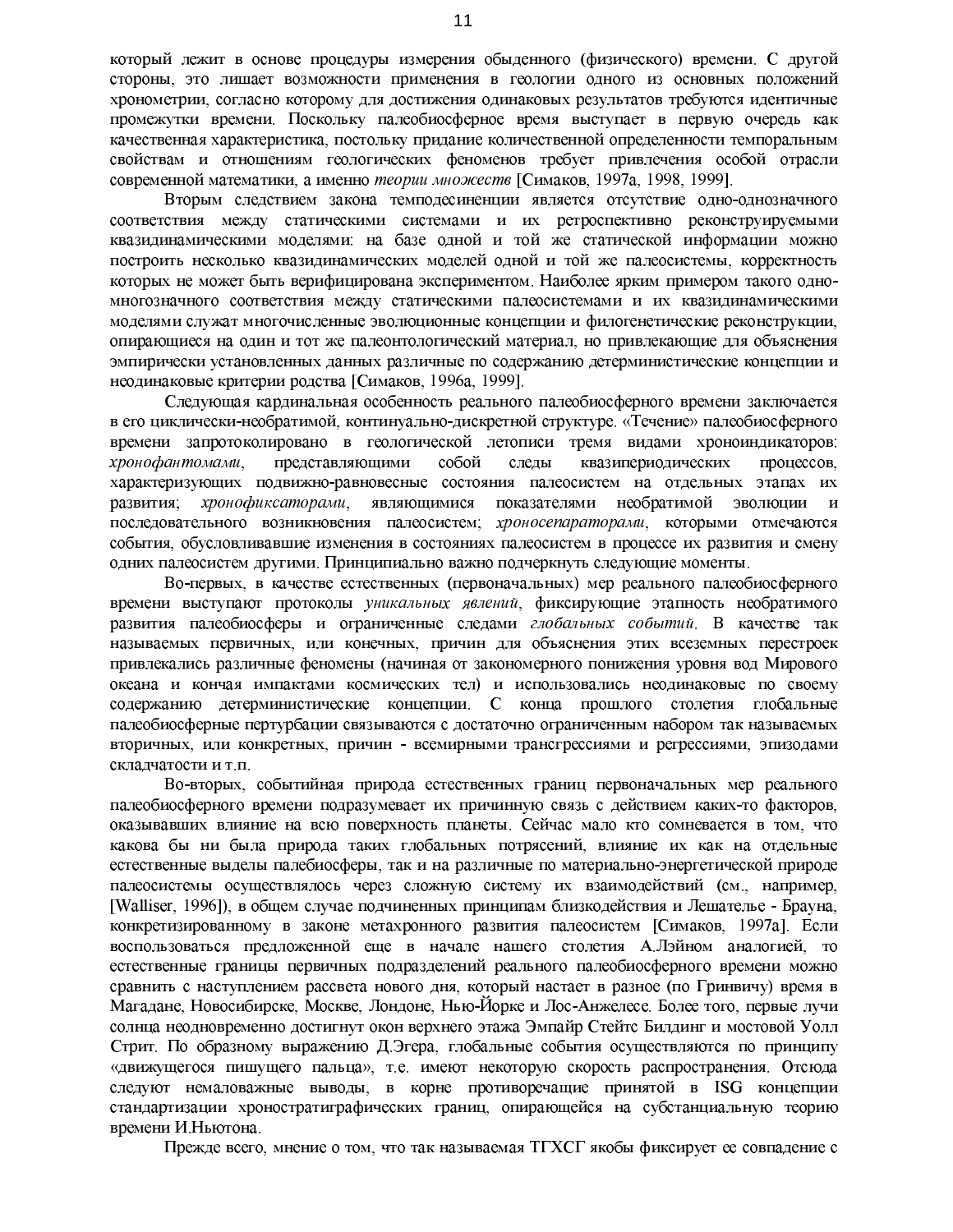определенным моментом некоторого «абсолютного» времени, которым и определяется ее «точное» возрастное положение, в принципе неверно: не говоря уже о том, что такая точка представляет собой всего-навсего номенклатурный эталон (т.е. некоторый символ) реальной границы, она могла бы (при допущении действительного существования шкалы «абсолютного» времени) указать на момент свершения этого события только в данном конкретном месте - в выбранном для ее закрепления лимитотипе, и не более того. Это станет совершенно очевидным, если вернуться к приведенной выше аналогии и вспомнить, что в один и тот же момент времени по Гринвичу на Аляске бьет полночь, а в Москве - полдень. Соответственно и предпринимаемые попытки радиоизотопных датировок таких ТГХСГ и использование полученных на их основании данных для трассирования хроностратиграфических границ лишены какого-либо научного смысла, поскольку их прослеживание сводится к идентификации разноместных протоколов влияния одного и того же глобального фактора на разнородные по материально-энергетической природе палеосистемы, находившиеся на различных этапах своего индивидуального развития. Как подчеркивал Д.Эгер, в геологии ретросинхронизация заключается в корреляции протоколов глобальных событий, а не в соотнесении протоколов локальных событий с мгновениями мифического универсального «абсолютного» времени. Сильно упрощая, можно сказать, что событие «полдень» («полночь») на Аляске корреспондируется с аналогичным событием в Нью-Йорке, Париже, Москве, Новосибирске и Магадане, а не с показаниями часов на меридиане Гринвича

Далее, событийная природа естественных хроностратиграфических границ подразумевает необходимость кардинального изменения процедур как стандартизации, так и прослеживания границ концептуального палеобиосферного времени. Что касается их стандартизации, то поскольку любое событие не является вневременным актом, то в идеале стратотип границы должен представлять собой разрез, в котором зафиксирован полный протокол маркирующего ее события, включая его начальную, кульминационную и конечную фазы (что, впрочем, маловероятно, учитывая изначальную неполноту геологической летописи). Иначе говоря, лимитотипом может служить только наиболее полный разрез стратоэкотона, разделяющего смежные хроностратиграфические подразделения, которые являются материальной основой первоначальных мер реального палеобиосферного времени. В этом разрезе должны быть также представлены протоколы изменений в состоянии различных по материально-энергетической природе палеосистем, чтобы в дальнейшем, при трассировании границы концептуального (а не реального!) палеобиосферного времени за пределы стратотипического региона, они могли использоваться в качестве ее парахронологических маркеров.

Что касается прослеживания хроностратиграфических границ, то существующая практика сводится к трассированию того феномена, который принят за официальный репер данной границы в ее лимитотипе. Так, в частности, осуществляется трассирование границ подразделений фанерозоя, устанавливаемых повсеместно по первому появлению видов-индексов тех зон, с подошвой которых в лимитотипах совемещаются рубежи хроностратиграфических единиц более высокого ранга (ярусов, отделов, систем). Такая методика, основанная на субстанциальной концепции, опирается на ложные представления, с одной стороны, о якобы имеющем место совпадении данного феномена с одним-единственным моментом «абсолютного» времени, а с другой, о том, что сортохронологический репер границы может служить для идентификации отвечающего ему уникального мгновения до тех пор, пока он не начнет «явно пересекать» соответствующий ему временной уровень. Правда, ни Х.Хедберг, ни А.Сальвадор не указали на то, какие объективные критерии служат основанием для утверждения о совпадении или отклонении от такой изохронной гиперповерхности, которая, по их мысли, опоясывает весь земной шар, допустим, Siphonodella sulcata, появление которой является поводом для повсеместного разделения девонских и каменноугольных отложений. В действительности при признании событийной природы естественных границ их прослеживание заключается в ретросинхронизации протоколов разноместных событий, являющихся следствием воздействия некоторого глобального фактора на разнородные палеосистемы.

Принципиально важно, что именно событийная природа границ первоначальных мер реального палеобиосферного времени определяет и содержание тех операциональных законов и правил, на которые могут и должны опираться методика построения и практического применения модели и метрики концептуального палеобиосферного времени. Наиболее существенным в этом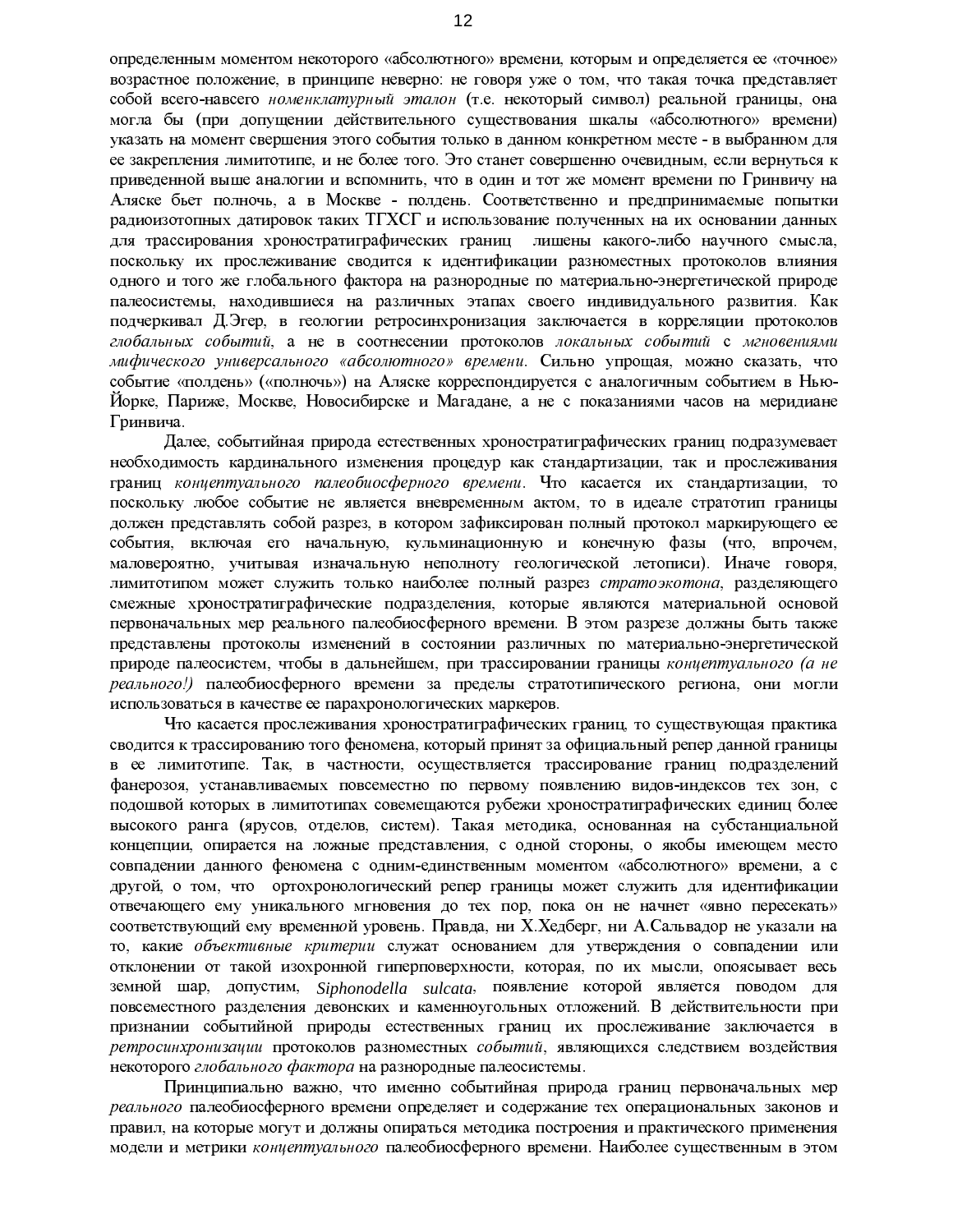отношении является объективная необходимость введения как при создании, так и при практическом использовании модели и метрики концептуального палеобиосферного времени системы нетривиальных конвенций, в корне отличных от заключаемых сейчас при определении конкретных границ банальных и тривиальных соглашений [Симаков, 1997а и др.]. Кратко напомню их содержание.

Первая конвенция касается выбора той привилегированной квазидинамической модели, которая будет выступать в качестве базиса метрики концептуального палеобиосферного времени. Поскольку в геологической летописи отсутствуют протоколы развития какого-либо процесса, модель которого могла бы представлять основу метрики на протяжении всего существования планеты, постольку для разных отрезков геологической истории за «эталонные часы» придется выбирать квазидинамические модели эволюции различных по материально-энергетической природе систем и процессов.

Вторая конвенция требуется для принятия универсального критерия фиксации номенклатурных эталонов естественных (событийных) границ между смежными первоначальными подразделениями реального палеобиосферного времени. Подчеркну, что одновременно с установлением ортохронологического репера каждой конкретной границы должен определяться и набор ее парахронологических маркеров, с помощью которых она сможет трассироваться за пределами стратотипического района на основании принципа Мейена.

Необходимость введения третьей конвенции связана с процедурой прослеживания границ, а точнее - с осуществлением метрической (а не топологической) ретросинхронизации. Суть ее сводится к тому, что за пределами лимитотипа положение границы устанавливается по первому появлению любого из официально установленных ее парахронологических маркеров.

Подчеркну еще раз, что наиболее важным с практической точки зрения выводом из теории палеобиосферного времени является настоятельная необходимость изменения концепции лимитотипа: эталонизации подлежат не точки глобальных границ, являющиеся всего лишь номенклатурными эталонами реальных границ, а стратоэкотоны, разделяющиея смежные первичные подразделения реального паалеобиосферного времени и представляющие собой протоколы глобальных событий. Только таким способом можно будет подойти к принципиальному решению проблемы и установления, и трассирования границ концептуального (а не реального!) палеобиосферного времени.

Разработанная теория палеобиосферного времени позволяет избавиться от многих псевдопроблем, связанных с отождествлением понятий «геологическое (s.l.)» и «физическое» (обыденное) время и выраженных в «вечных» антиномиях изохронности-диахронности, естественности-искусственности границ и т.п. Только в рамках этой теории можно предложить методологически корректный подход к решению «проблемы хроностратиграфических границ», а точнее - проблемы ретросинхронизации. Наконец, эта теория дает возможность наметить принципиальный путь создания считаемой шкалы (метрики) концептуального палеобиосферного времени.

Следует вместе с тем отдавать себе отчет в том, что обсуждаемая теория ставит и целый комплекс новых проблем, касающихся разработки на системной основе классификации тех генетически разнородных палеосистем, квазидинамические модели которых могут быть избраны в качестве базиса для построения метрики концептуального палеобиосферного времени на различных интервалах геологической истории. И надо откровенно признать, что геология пока не готова к их решению. Вместе с тем сама постановка этих новых проблем представляется не меньшей заслугой теории, чем возможность решения в ее рамках старых. Выявление новых «целей», по которым необходимо «стрелять», не менее важно, чем точное «поражение» уже известных [Симаков, 1997а, 1998, 1999].

Геохронометрические единицы представляют собой единицы, установленные путем непосредственного разделения геологического времени, выраженного в годах... [Они] являются просто подразделениями времени, масштаб которых удобен для тех целей, ради которых они установлены... Их границы являются произвольно выбранными или условно выраженными в годах.

Северо-американский стратиграфический кодекс

Как и любые единицы времени, геохронометрические единицы не могут быть свободными от материальных эталонов и определяющих их событий. Образцы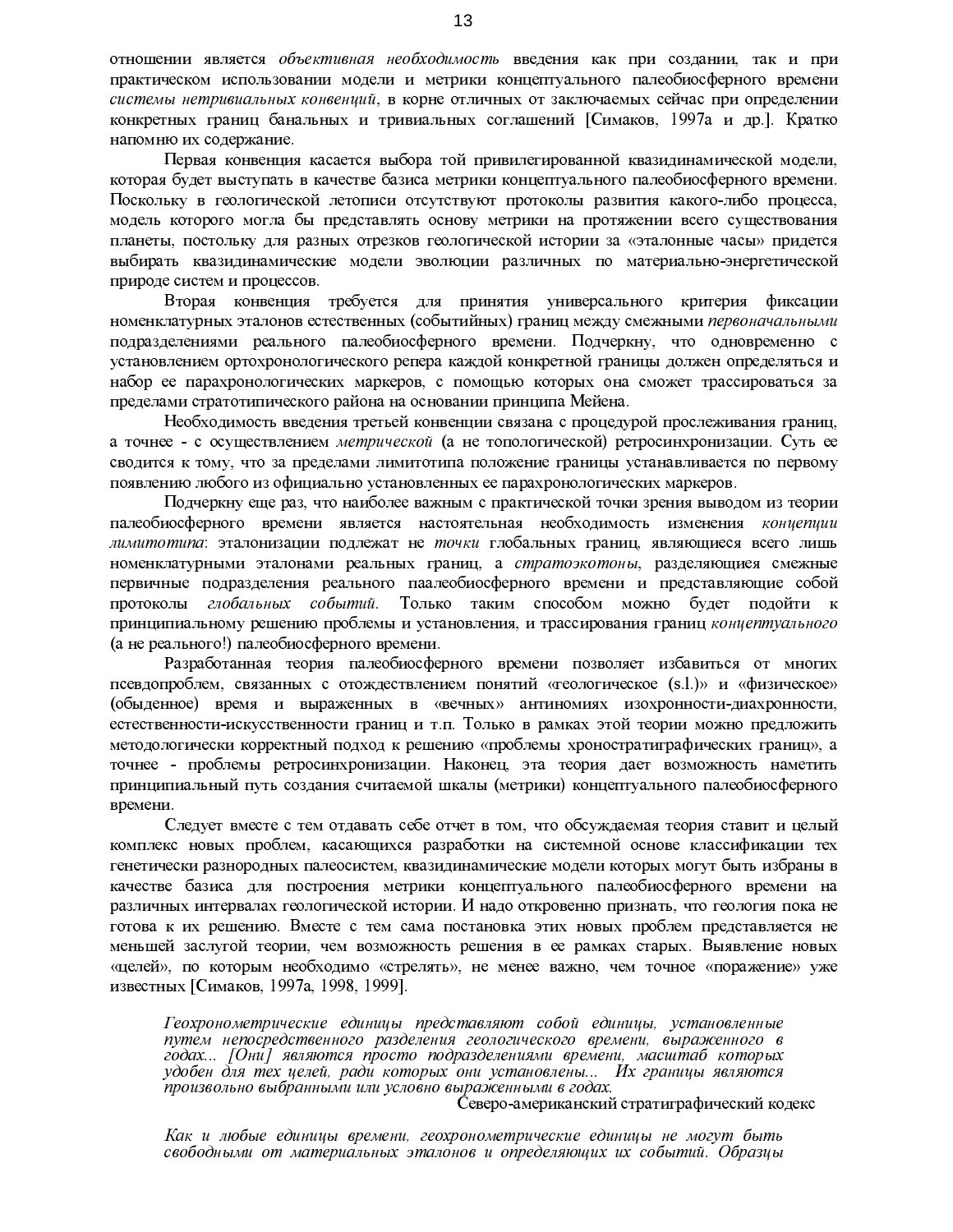Создателей геологии Н.Стенона и Р.Гука не волновал вопрос о длительности геологической истории - в соответствии с господствовавшими в XVII столетии представлениями, согласно которым Земля была создана одновременно с людьми и специально для благоденствия человечества, их вполне удовлетворял установленный Священным писанием возраст нашей планеты в 6000 лет. Проблема определения длительности геоисторического процесса была поднята в середине XVIII в. Ж.Бюффоном, который рискнул расширить временной диапазон существования планеты до 75 000 лет, что было встречено в штыки церковью. В конце того же столетия Дж. Геттон теоретически обосновал «бездну» или «пучину» геологического времени, предложив свою концепцию геоисторического развития, основанную на принципе бесконечно повторяющихся циклов поднятий и погружений [Симаков, 1999].

Со всей остротой вопрос о продолжительности геологической истории встал в начале XIX столетия в связи с введением в практику биостратиграфического метода, свидетельствовавшего о бесконечной череде поколений вымерших организмов, существование которых не могло уложиться в отпущенные Священным писанием сроки. Постепенно нараставший антагонизм между эмпирически установленными научными обобщениями и церковными догматами привел к тому, что параллельно со стихийным созданием шкалы палеобиосферного времени с середины XIX и вплоть до начала XX столетия как геологами, опиравшимися на собственные фактические материалы, так и физиками, строившими свои расчеты на «строгих» теоретических законах\* предпринимались неоднократные попытки определить возраст Земли в мерах обыденного времени - годах. В известном смысле можно утверждать, что именно противостоянием науки и церкви во многом объясняется тот факт, что бурно развивавшаяся в XX в. так называемая абсолютная геохронология (точнее, геохронометрия) унаследовала привычку выражать достигнутые ею результаты в годах от средневековых теологов.

Рубеж XIX-XX столетий ознаменовался не только принятием VIII сессией МГК (Париж, 1900 г.) МСШ, но и открытием А.Беккерелем явления радиоактивного распада, использованного Э. Резерфордом для определения возраста горных пород, что позволило резко расширить рамки представлений о длительности геоисторического процесса. Следует вместе с тем подчеркнуть, что, как и при создании МСШ, при разработке основ «абсолютной» геохронометрии изначально были допущены методологические ошибки, обусловленные принятой на вооружение ее создателями субстанциальной концепцией времени И.Ньютона.

Прежде всего, с самого начала не было проведено четкого разграничения между палеобиосферным и изотопным временем, репрезентирующими специфику процессов, связанных с кардинально отличными уровнями организации земного вещества, планетарным и атомарным, соответственно. Более того, использование для выражения длительности полураспада радиоактивных элементов мер обыденного времени укрепило в сознании геологов иллюзию, с одной стороны, о существовании некоторого «абсолютного» времени, а с другой - о возможности применения для измерения как обыденного (физического), так и изотопного времени единой системы мер. При этом во внимание не принимался ряд весьма существенных моментов.

Начнем с того, что основанные на цезиевом стандарте секунды годы современной хронометрии являются мерами индивидуального времени динамических систем закрытого типа, находящихся в подвижно-равновесном состоянии. Между тем радиологические «часы» относятся испытывавшим необратимые изменения открытым системам.  $\mathbf{K}$ своего состояния. Принципиально важно, что поскольку основанная на хронофантомах шкала обыденного времени отражает лишь один аспект существования хронометрирующих систем - их квазистабильное состояние, постольку при измерении физического времени вполне применимы как идея континуума, так и всего основанного на ней логико-математического аппарата классического анализа, включающего и постулат об абсолютно точном измерении. Вместе с тем ни идея

<sup>\*</sup> Любопытно, что, как в дальнейшем выяснилось, оценки, дававшиеся геологами, оказались более близкими к тем определениям, которые выполнялись позднее радиологическими методами, чем те, которые предлагались физиками - в частности, У Томсоном (лордом Кельвином).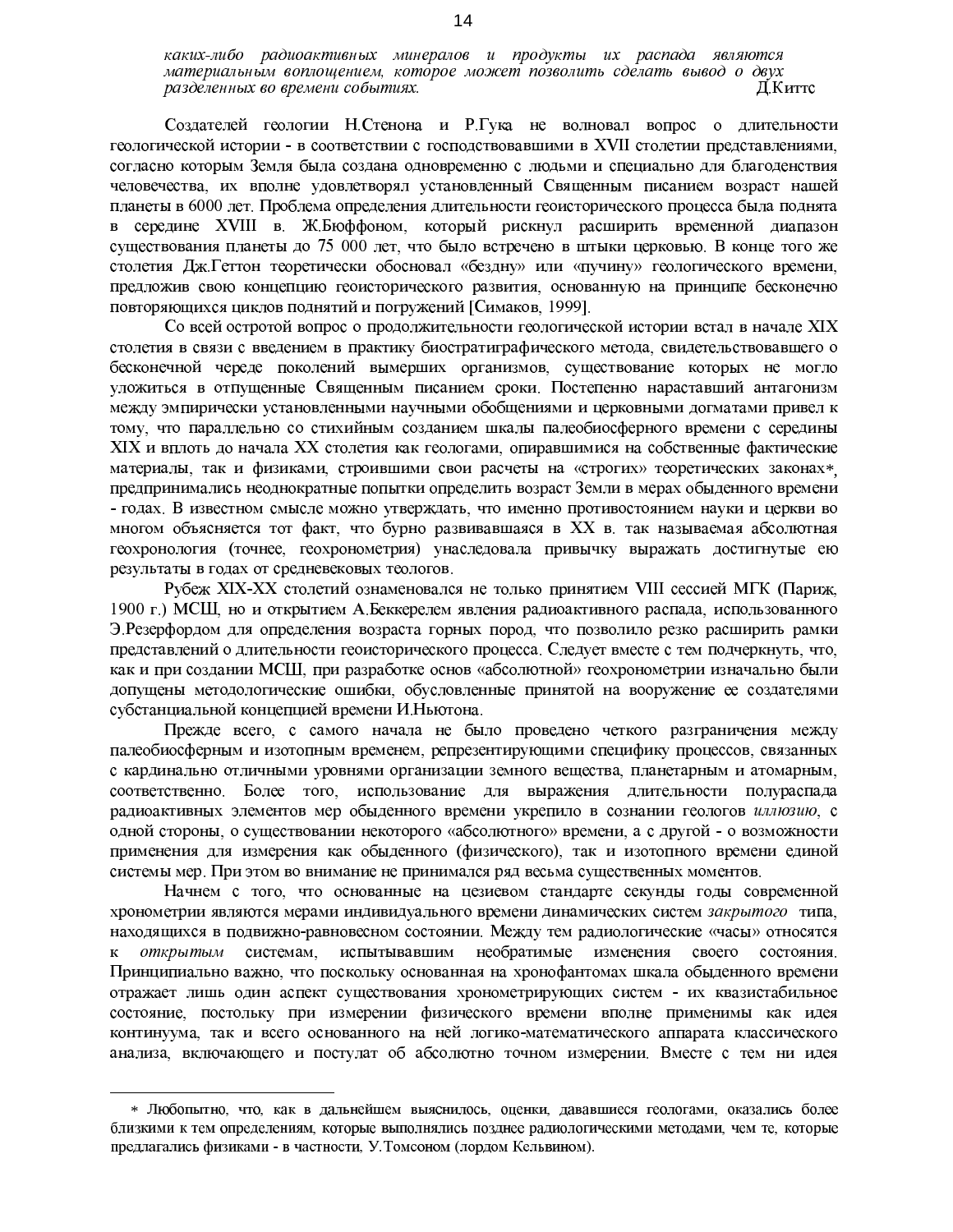континуума, ни логико-математический аппарат классического анализа никак не могут служить основой измерения изотопного времени по следующим соображениям.

Во-первых, изначальная неполнота, фрагментарность геологической летописи исключает возможность построения континуума изотопных датировок, фиксирующих моменты «запуска» конкретных радиологических часов. Об этом, в частности, убедительно свидетельствуют, как подчеркнул М.А.Семихатов, значительные пробелы в общей базе данных между отдельными массивами более или менее компактно расположенных значений радиологического возраста. Такие разрывы однозначно свидетельствуют о своеобразной «квантованности» процессов, которыми были обусловлены возникновение и «запуск» конкретных радиологических часов. С этой точки зрения, изотопное время, как и палеобиосферное, является континуально-дискретным.

Во-вторых, как показал Р.Леннюйе, распад радиоактивных элементов представляет собой вероятностный процесс, продолжительность естественных первоначальных мер которого (периодов полураспада) колеблется в пределах некоторого поля вероятности. А это значит, по свидетельству М.Борна, что при практическом измерении изотопного времени в принципе невозможно использовать такой важный компонент классического анализа, как постулат об абсолютно точном измерении.

С представлением о континуальности изотопного времени неразрывно связаны и методические (операциональные) просчеты не только в построении геохронометрической шкалы, но и в практическом использовании радиологических датировок.

Как при построении МСШ, так и при создании гехронометрической шкалы, а точнее метрики концептуального изотопного времени, были нарушены все общепринятые в физике правила конструирования измерительных шкал. Как известно, основу любой из них составляет система иерархически соподчиненных естественных (первоначальных) мер, в качестве которых в радиологии могут выступать только периоды полураспада радиоактивных элементов. Вместе с тем изначально конструирование геохронометрической шкалы пошло по двум направлениям, никак не связанным с их использованием.

С одной стороны, предпринимались и предпринимаются попытки построения геохронометрической шкалы путем «увязки» изотопных датировок с границами подразделений МСШ. Развитие исследований в этом направлении якобы может привести к «точному» (выраженному в годах) определению временного положения границ и, следовательно, временного объема подразделений МСШ. Образно говоря, конечной целью этих работ является создание некоей шкалы (точнее, календаря), подобной той, которая задается эталонными часами, расположенными на меридиане Гринвича. Однако при этом игнорируются следующие существенные моменты.

Прежде всего подчеркну, что подавляющее большинство изотопных датировок границ МСШ получены из образований, весьма слабо полразделений охарактеризованных палеонтологически и уж во всяком случае не происходящих из тех разрезов, которые выбраны в качестве лимитотипов соответствующих границ или хотя бы претендовавших на такой статус. При этом, как справедливо указал Д.П.Найдин, даже в той ситуации, когда изотопные данные действительно характеризуют некоторый стратоэкотон, остается совершенно неясным, с какой именно (начальной, кульминационной или конечной) фазой глобального события связан «запуск» конкретных радиологических часов в том или ином регионе.

Далее, при определении изотопного возраста границ применяется метод усреднения имеющихся датировок, разброс которых на разных интервалах МСШ колеблется от 20 до 100 млн лет [Харленд и др., 1985]. В ряде случаев возрастное положение границ устанавливается путем интерполяции и/или экстраполяции имеющихся весьма приблизительных данных. При этом для определения «усредненного» возраста границ привлекаются материалы, полученные из самых различных, зачастую весьма удаленных и резко отличающихся по своей геологической истории. регионов. Между тем предложение использовать такие средневзвешенные значения для определения положения и прослеживания границ подразделений МСШ в глобальном масштабе равносильно применению средневзвешенных температур для оценки состояния среднестатистического больного в госпиталях всего мира. И это действительно так, поскольку границы подразделений МСШ (как прототипы границ подразделений метрики палеобиосферного времени) представляют собой протоколы реакции метахронно развивавшихся палеоэкосистем на некоторые глобальные события. В этой ситуации одновременное «включение» локальных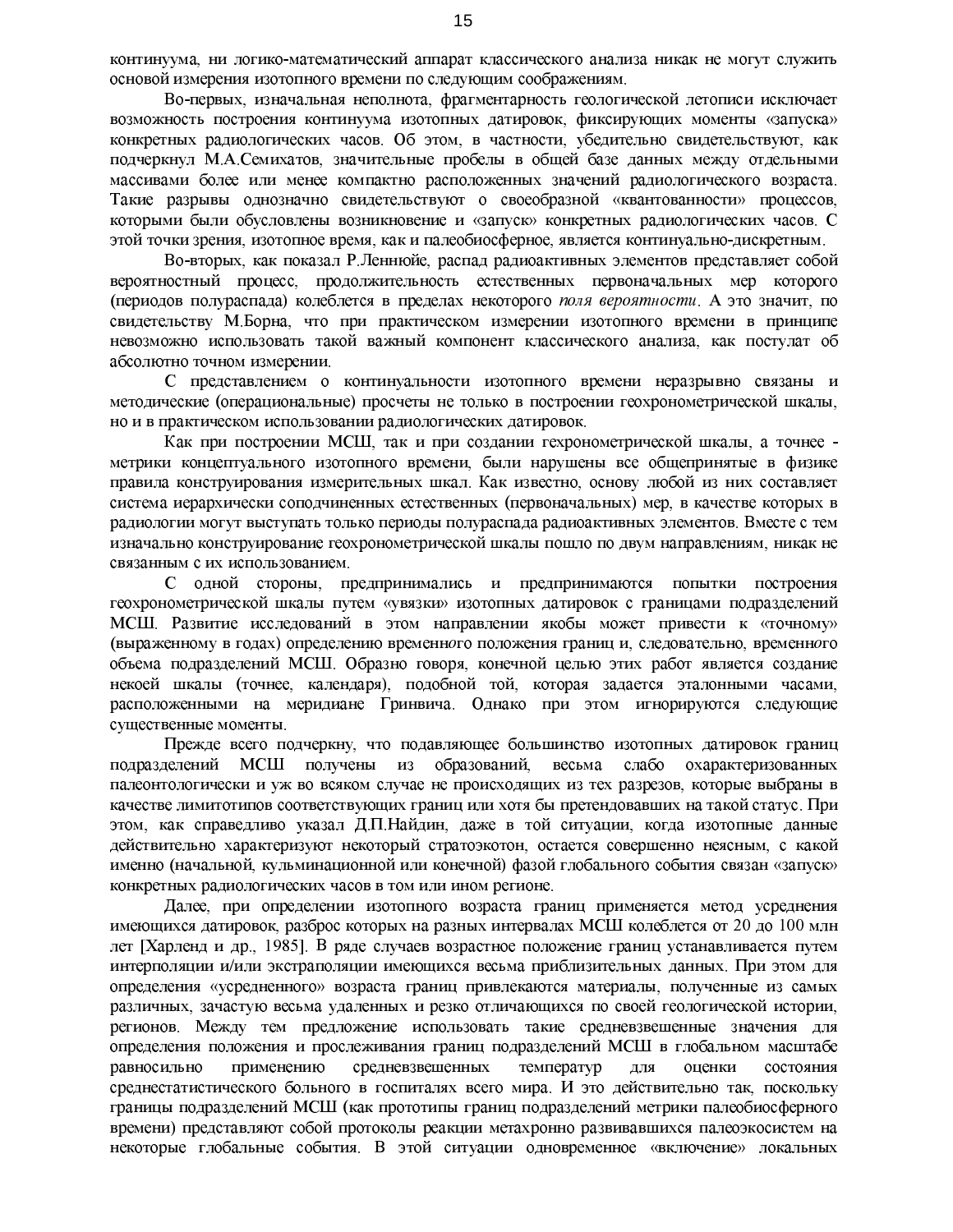радиологических часов, связанных с разноместными палеоэкосистемами, может быть результатом только случайного совпадения никак причинно не связанных друг с другом событий - например, вулканического извержения в Восточной Сибири и формирования глауконитов в Южной Америке. В том случае если технические возможности разрешат когда-нибудь получать изотопные датировки одного и того же пограничного глобального события, имевшего место в упомянутых регионах, то это позволит лишь давать оценку параметров метахронности их развития - и не более того. Хорошей иллюстрацией этого может служить приведенные Ю.А.Малиновским данные о миграции в Северном полушарии с запада на восток фаз гранитообразования и метаморфизма за последние 200 млн лет.

Другое, ставшее особенно популярным в последние десятилетия, направление построения геохронометрической шкалы опирается на так называемый принцип произвольного и условного разделения временного континуума на удобные для ее (шкалы) практического использования. Эта идея не имеет никакого не только научного, но и вообще разумного обоснования, поскольку, с одной стороны, она игнорирует эмпирически доказанную статистически-вероятностную, протокольную природу геологической летописи, исключающую принципиальную возможность «оцифровки» зафиксированных в геологической летописи хроноиндикаторов (и, в том числе, моментов «запуска» радиологических часов) и, следовательно, проведения аналогии между ними и числовым или геометрическим континуумом. С другой стороны, даже если бы было справедливым утверждаемое субстанциальной концепцией (безоговорочно принимаемой сторонниками данного направления) представление о существовании «абсолютного», т.е. независимого от материальной субстанции, времени, представляющего, по убеждению Х.Хедберга и А.Сальвадора, некое «неосязаемое свойство» («intangible property»), обладающее к тому же свойствами континуума, то и в этом случае использование «принципа» условного разбиения временного интервала неправомерно, поскольку игнорирует общепринятый в физике метод построения измерительных шкал для величин, поддающихся лишь опосредованному измерению (а, как известно, с точки зрения субстанциальной концепции, время относится именно к таким величинам).

Как следует из изложенного, ни одно из развиваемых сейчас направлений изотопной геохронометрии не имеет серьезного методологического обоснования. Возникает естественный вопрос - какова роль изотопных датировок для решения тех проблем, с которыми мы сталкиваемся при геоисторических реконструкциях? Чтобы ответить на этот вопрос, необходимо принять во внимание следующие обстоятельства.

На первых порах развития геохронометрии особый восторг вызывало (оказавшееся в дальнейшем ошибочным) представление о полной независимости хода изотопных часов от условий их существования. Сейчас становится все более очевидным, что не нарушенные показания изотопных часов являются скорее исключением из общего правила. Но именно принципиальная независимость их хода от тех событий, которые происходили на биосферном уровне организации земного вещества, с одной стороны, и служит основным препятствием для практического использования радиологических датировок, другой a  $\mathbf{c}$ поднимает фундаментальную проблему взаимного отношения качественных и количественных оценок темпоральных свойств и отношений феноменов геологической летописи. В связи с последней проблемой прежде всего встает следующий вопрос: играют ли количественные характеристики времени в геологии ту же роль, что и в физике, или же они могут (и должны) использоваться для других целей?

Согласившись выражать длительности периодов полураспада радиоактивных элементов в (концептуального физического) времени, создатели мерах обыденного «абсолютной» геохронометрии, казалось бы, получили возможность использовать в геологии общепринятый в «точных» науках параметр  $t$ . Однако никто из них (за исключением В.И.Вернадского) не озадачился вопросом о том, какой (и вообще имеет ли) смысл имеет применение этого параметра в геологии. Как известно, параметр *t* входит в фундаментальные уравнения классической механики, теории относительности и квантовой механики, которые позволяют определять такие свойства, как скорость, ускорение, длительность. При этом формулировка физических законов безразлична к тому знаку, с которым параметр *t* входит в уравнения: физиков не интересует когда произошло то или иное событие, его возраст, поскольку в формулировках физических законов не учитывается различие между прошлым и будущим. Напротив, геологов в первую очередь интересовал именно вопрос о возрасте, времени свершения, феноменов геологической истории. Казалось бы, получив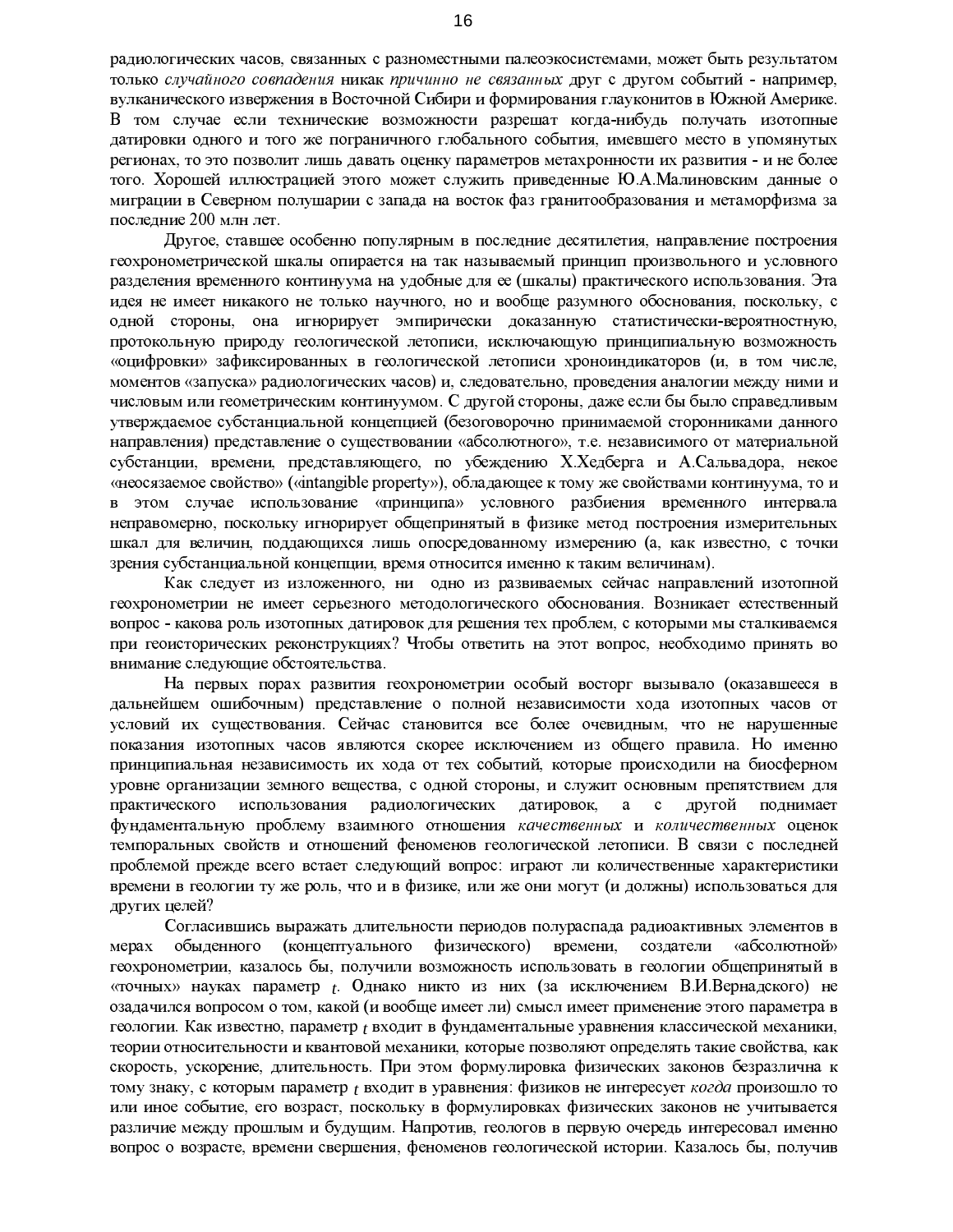возможность пользоваться параметром <sub>t</sub> геология приобретает мощный инструмент для определения тех же параметров геологических явлений и событий, которыми интересуется и физика. Однако этого не произошло и «виновницей» этого является материально-энергетическая природа радиологических часов.

Дело в том, что показания однажды «включенных» радиологических часов (в идеальном случае отсутствия нарушений течения их индивидуального времени) никак не корреспондируются с перипетиями развития той палеоэкосистемы, с которой они оказались изначально связанными. Так, радиологические часы, которые «встроены» в продукты вулканического извержения, в дальнейшем никак не реагируют на смену вулканогенных образований терригенными, а последних - карбонатными, на последовавшие затем поднятие и размыв и т.п. Показания радиологических часов фиксируют время их «запуска» - и только. Таким образом, они позволяют ответить только на один (совершенно не интересующий физика) вопрос когда имело место это конкретное событие в истории данной локальной палеоэкосистемы. Они не могут дать никакой информации о том, какова длительность последовавших за этим событием изменений в состоянии заключающей их палеоэкосистемы, которые были обусловлены ее дальнейшим циклически-необратимым развитием. Более того, на основании показаний радиологических часов невозможно даже определить продолжительность того квазистабильного состояния системы (или ограничивающего его события), в течение которого произошел их «запуск». Следовательно, радиологические часы нельзя использовать для вычисления скорости процессов, так или иначе связанных с данной конкретной палеоэкосистемой. И в этом состоит принципиальное отличие радиологических часов от тех часов, которые используются физиками для регистрации временных параметров изучаемых ими феноменов.

Время от времени в геологической литературе возникают дискуссии, касающиеся оценки роли геохронологической и геохронометрической шкал для решения тех практических задач, которые встают перед исследователями истории нашей планеты. Эти вопросы касаются в первую очередь обеспечения наибольшей дробности расчленения супракрустальных образований и высокой точности корреляции. Одним из основных аргументов в пользу подразделений МСШ обычно является недостижимая для геохронометрии дробность ее подразделений. Сторонники геохронометрической шкалы обычно апеллируют к большей точности корреляции, основанной на принципе абсолютно точного измерения. С изложенных позиций, как противопоставление, так и попытки объединения геохронологической и гехронометрической шкал бессмысленны, поскольку каждая из них должна представлять собой модель и метрику концептуального времени различных уровней организации земного вещества.

В дискуссиях между сторонниками традиционной геохронологии и геохронометрии упускается из виду одна весьма существенная особенность - а именно содержание получаемой при их использовании информации. Оперируя понятиями геохронологической шкалы (например, девонский или меловой возраст) мы получаем информацию не только об относительном (т.е. раньше - позже) возрасте тех или иных феноменов, но и о качественных особенностях соответствующего промежутка времени - его органическом мире, климате и т.п. Вместе с тем выражение «возраст 10 Ma» дает нам информацию только о том, что какое-то локальное событие случилось 10 млн лет назад - и только. Для уточнения того, что же именно произошло необходима дополнительная собственно геологическая информация, касающаяся качественных особенностей той геосистемы, с которой связаны эти локальные часы.

Те оценки возраста одного и того же геологического объекта, которые основаны на использовании как палеобиосферных, так и радилогических «часов», не только взаимно дополнительны, но и связаны друг с другом принципом неопределенности. С одной стороны, для одного и того же геологического объекта невозможно одновременно получить информацию о его качественных особенностях (принадлежности к тому или иному подразделению МСШ) и количественных параметрах (изотопном возрасте). С другой стороны, определение изотопного возраста какого-либо объекта не может служить основанием для отнесения его к конкретному подразделению МСШ. Мы не можем утверждать, что, будучи приуроченными к отложениям нижней части зоны Siphonodella sulcata, все те радиологические часы, которые были «включены», допустим, 364 млн лет назад в Китае, датируют их позднедевонский возраст, а те, которые были «запущены» 342 млн лет назад в Западной Европе, свидетельствуют о раннекаменноугольном только на том основании, что «средневзвешенный» возраст границы девона и карбона в шкале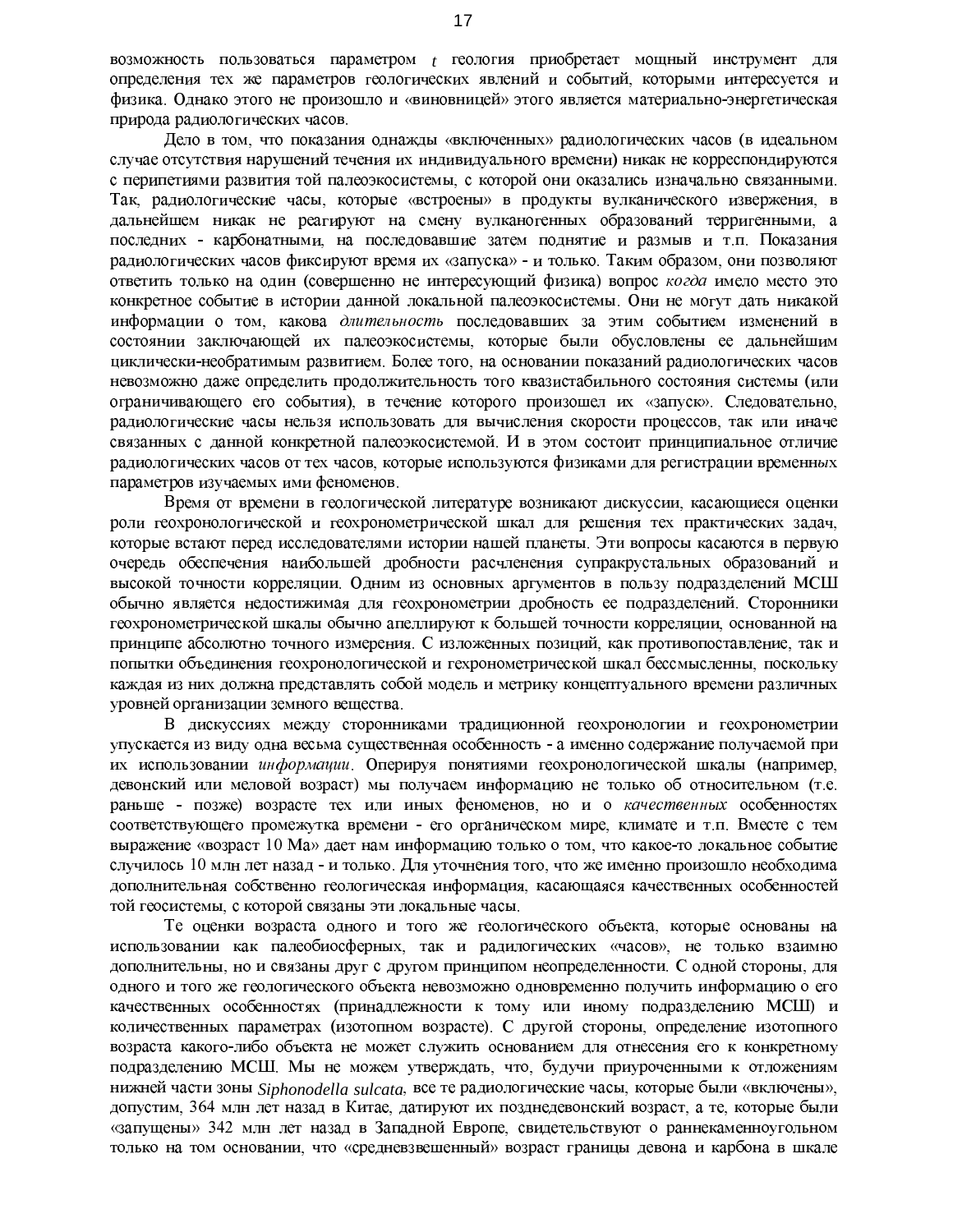Харленда установлен в 360 млн лет. По палеобиосферным «часам» отложения обоих регионов будут одновозрастными, а по радиологическим - разновозрастными.

Очевидно, что полученные радиологические данные имеют большое эвристическое значение для приблизительной оценки общей продолжительности геологических процессов, длительности существования нашей планеты: тот факт, что наука доказала, что наша планета возникла не 6000 лет назад, а как минимум около 4,5 млрд лет, имеет большое познавательное значение. Однако чтобы повысить эффективность практического использования радиологических датировок при геологических исследованиях, необходимо прежде всего озаботиться созданием региональных геохронометрических шкал. «Увязка» изотопных датировок с палеонтологически документированными разрезами пограничных отложений в конкретных палеоэкосистемах регионального уровня организации позволит наметить соотношение между границами подразделений МСШ, установленными для фанерозоя по биостратиграфическим данным, и их радиологическим возрастом. С одной стороны, обобщение этих данных сможет дать некоторую информацию о параметрах бренности глобальных палеобиосферных перестроек, с другой позволит внести определенную ясность в вопрос о размахе метахронности развития отдельных палеоэкосистем и приблизительно оценить скорость распространения «сигналов» конкретных глобальных событий.

#### Заключение

Геохронологическая и геохронометрическая шкалы отображают (точнее, должны отображать) структуру и свойства двух типов статического времени - палеобиосферного и изотопного, связанных, соответственно, с планетарным и атомарным уровнями организации земного вещества. Принципиальное различие между ними состоит, прежде всего, в том, что «ход» палеобиосферного времени регулировался какими-то общими факторами глобального значения, «течение» изотопного времени определяется локальными, причинно тогда как He взаимосвязанными разноместными событиями, обусловившими возникновение и «включение» конкретных радиологических часов.

Другое принципиальное различие между палеобиосферным и изотопным временем заключается в том, что первое представлено информацией о последовательных, включенных друг в друга и рядоположенных минувших событиях и явлениях, происходивших под влиянием универсальных для всей планеты факторов, тогда как второе несет информацию только о событиях «запуска» локальных радиологических часов, связанных с системами минерального и породного уровней организации, и бренности их существования (при условии отсутствия следов нарушения их хода).

реабилитация) Реанимация (точнее, событийного подхода  $\mathbf{K}$ установлению хроностратиграфических границ исключает принципиальную возможность изотопной датировки их возрастного положения по средневзвешенным показаниям разноместных радиологических часов. Трассирование хроностратиграфических границ подразумевает корреляцию протоколов реакции метахронно развивавшихся разномасштабных палеоэкосистем на действие одного и того же глобального фактора. В основе ретросинхронизации лежит опирающаяся на принципы Гексли и Мейена идентификация протоколов событий, а не основанное на принципе абсолютно точного измерения отождествление мгновений изотопного (а не «абсолютного»!) времени

Создание геохронометрической шкалы, отражающей структуру и свойства изотопного времени, требует серьезной методологической проработки. При этом необходимо учитывать эмпирически доказанную неполноту геологической летописи, исключающей возможность использования при ее построении идеи континуума и, следовательно, логико-математического аппарата классического анализа, не говоря уже о «принципе» произвольного выделения и определения объема временных подразделений.

# Литература

Симаков К.В. К истории развития представлений о реальном геологическом времени. Статья первая // Тихоокеан. геол. 1992. № 6. С. 90-106.

Симаков К.В. К истории развития представлений о реальном геологическом времени.